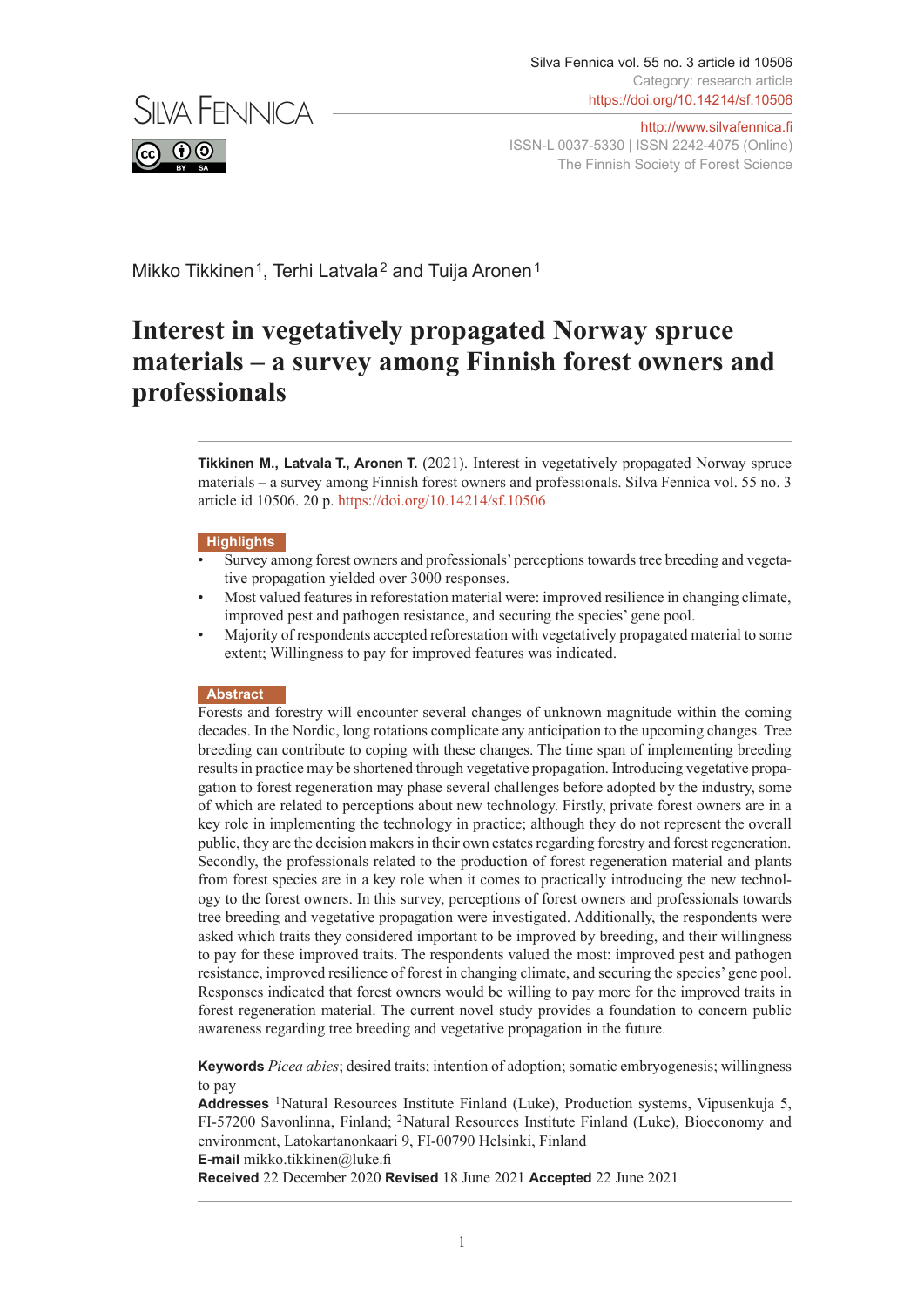# **1 Introduction**

The future will force us to face challenges caused by climate change while the demand for biobased raw materials is expected to increase (Pop et al. 2014; Ruotsalainen 2014; Börjesson et al. 2017; Jansson et al. 2017). Rotations of several decades in Nordic forestry complicate preparing for such upcoming challenges (Ruotsalainen 2014). Tree breeding can contribute to solving these issues by producing genetically improved planting stock conventionally carried out through seed orchards (White et al. 2007; Ruotsalainen 2014).

Though reliable and scalable, utilising genetic gain in growing stock via seed orchards can be challenging with some species, e.g., Norway spruce (*Picea abies* [L.] H. Karst.) which is known to have irregular flowering causing fluctuating seed yields (Haapanen et al. 2017; Jansson et al. 2013). Occasional shortage of improved seed could be eased by producing planting stock via vegetative propagation, which would also enable more efficient utilisation of breeding results (Högberg et al. 1998; Haapanen and Mikola 2008; Varis 2018).

Vegetative propagation allows the exploitation of non-additive genetic features directly in planting stock (Díaz-Sala 2016). Several methods of vegetative propagation are available, of which somatic embryogenesis (SE) based on tissue culture has been considered the most promising for industrial application for conifers (Lelu-Walter et al. 2013). The possibility to combine SE with reliable and practical cryopreservation techniques and store juvenile propagation material for decades, makes SE even more attractive to Nordic conifers (Varis et al. 2017). Generally, SE in conifers is performed by using seed embryos as explants (Chalupa 1985; Hakman et al. 1985; Nagmani and Bonga 1985). Recently, improvements of initiating Norway spruce cultures from primordial shoots of juvenile somatic trees have been reported, although further research is still needed for the initiation of SE from adult trees (Varis et al. 2018).

Tikkinen et al. (2019) described a development of SE-pipeline covering also the registration of SE material for forest regeneration in Finland following EU and national legislation, and commercial pilots where SE derived forest regeneration material was produced for customers. Currently, somatic plants (emblings) are produced manually in Finland, although efforts have been made to automate and scale up Norway spruce SE (Egertsdotter et al. 2019; Välimäki et al. 2020).

In the early stages of SE commercialisation, it is important to take into account not only the customers' interest in the novel product but also the economic aspects such as cost efficiency and customers' willingness to pay for, e.g., improved growth or tailored quality characteristics. In addition, the societal acceptance of SE is essential, as reported by Rosvall et al. (2019a, 2019b), with the fact that whenever the use of vegetative propagation in forestry is considered, concern about genetic diversity arises and needs to be taken into account.

The aim of the present study was to examine interest in vegetatively propagated Norway spruce materials, i.e., emblings, among Finnish forest plant producers and end users. Among the end users, forest owners represent the largest group, but also producers of Christmas trees and ornamental trees were included in the survey. The questions in this study covered desired traits in vegetatively propagated spruce materials, and the respondent's willingness to pay for improved plant material. Furthermore, the benefits and risks of using vegetative propagation were investigated in the study questions together with the acceptability of vegetatively propagated materials.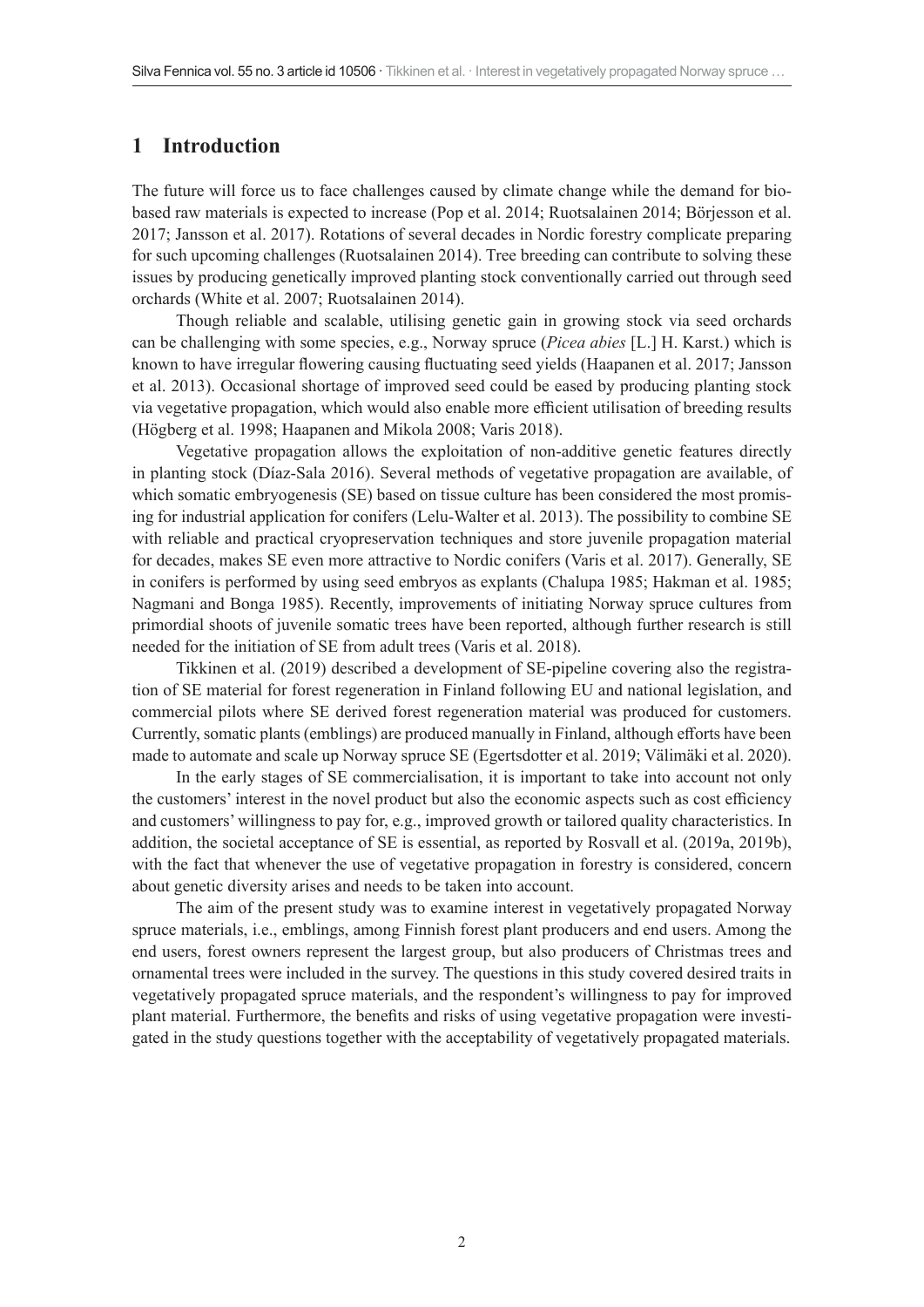# **2 Material and methods**

### **2.1 Data**

The survey targeted forest owners, forest regeneration material producers (seed and seedling producers), producers of Christmas trees and ornamental trees, and other nurseries which have collaborated with Natural Resources Institute Finland (Luke) in previous research projects. The survey was distributed among members of Finnish forest plant producers (Suomen metsätaimituottajat ry) and the Christmas tree society (Joulupuuseura ry), which are both registered associations, and to over 200 members of the estimated 500 Christmas tree producers in Finland (Joulupuuseura 2020). Private forest owners with at least 30.5 hectares forest land (the mean forest property size in Finland in 2018) received the questionnaire via email. The contact information for these 65018 forest owners was obtained from the Finnish Forest Centre (Metsäkeskus).

### **2.2 Survey design**

Respondents were recruited through email invitation with a link to the tailored survey between May and June 2019. The invitations were sent to different groups of respondents either directly or through collaborators (Finnish forest plant producers [Suomen metsätaimituottajat ry] and the Christmas tree society [Joulupuuseura ry]). As a background question, the nature of forestry entrepreneurship together with affiliation in forestry organisations was inquired from the respondents. Additionally, professional experience and career length, mean approximate number of seedlings or trees handled annually, and previous experience regarding vegetative propagation were inquired.

#### *2.2.1 Questions asked: background and study questions*

The survey started with a short introduction to vegetative propagation, explaining the essential features. As one of the vegetative propagation techniques, Somatic embryogenesis was also described together with a reference to Finnish legislation related to vegetatively propagated forest regeneration materials, as well as an explanation of genetic diversity measures (Supplementary file S1, available at <https://doi.org/10.14214/sf.10506>).

The survey was tailored depending on the respondent group, and respondents classified themselves within the given alternatives. Those questions targeting respondents who classified themselves as forest owners included, e.g., importance of resilience, resistance traits, high growth rate, and high timber quality for their choice of plant material. In the case of producers of ornamental trees and Christmas trees, the significance of phenotypic characteristics such as needle colour and growth habit, as well as the need for repeated shoot excision to shape crown form was asked. Overall, special traits to be included in the survey were chosen so that SE material expressing them either already exists or seems realistic to produce in the near future based on current knowledge.

Willingness to pay was measured as an additional price for a high breeding value in different ambivalent categories. Expectations of the future developments of the new technology including the expected benefits, risks and acceptance of the vegetatively propagated plant material were also explored. In addition, an acceptable proportion of forest regeneration material that could be vegetatively propagated was requested, taking into account genetic diversity issues that were first shortly introduced to respondents (Suppl. file S1).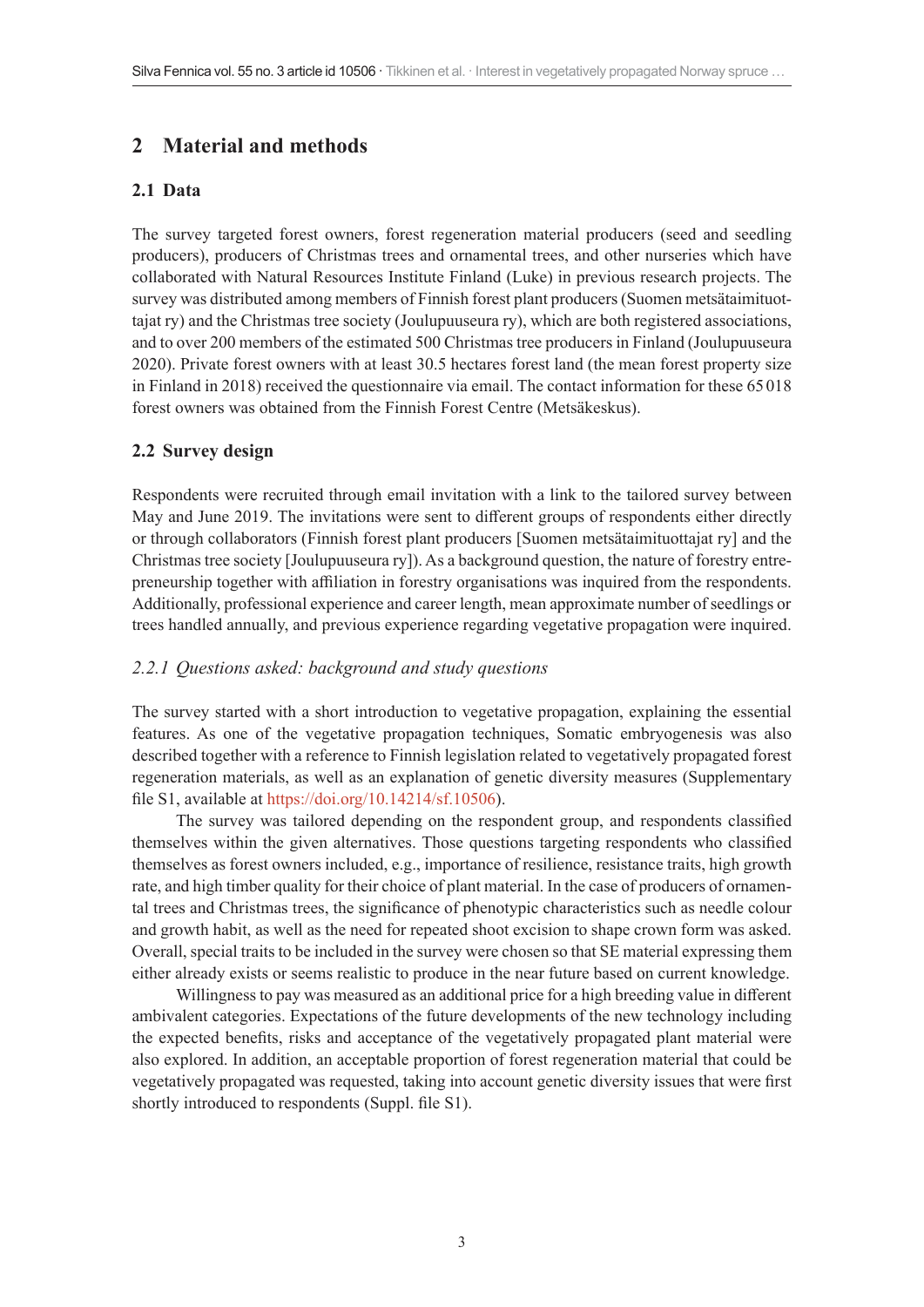#### **2.3 Estimation of willingness to pay**

For measuring willingness to pay (WTP) for quality characteristics a stated preference method, a contingent valuation, was used. Two WTP question formats were used: firstly, an open-ended WTP question ( $\epsilon$  per plant), and secondly, a multiple bounded dichotomous choice (MBDC) format that allows the respondent to express their ambivalence. In that question format, respondents were given an identical set of bids and for each bid they had five response categories to choose from 'Definitely would not accept', 'Possibly would accept', 'Definitely would accept', and 'Cannot say'.

Respondents' mean WTP can be estimated non-parametrically, without assuming a utility function or distribution of an error term. In such cases, WTP is estimated using bids (i.e., a price increase of 25%, 50%, 75%, or 100%) and point estimations of WTP probabilities. According to economic theory, when an offered bid (price increase or cost) increases, the proportion of observed "no" responses to each bid should increase: genuinely monotonic distribution functions. Sometimes, this is not true due to randomness, in which case the Turnbull distribution-free estimator can be applied (Turnbull 1976; Haab and McConnell 2002).

In the non-parametric estimation of a dichotomic WTP question, the relative proportion of "no" responses are calculated for each bid, a point estimator for the WTP function is made for each bid  $t_i$ , and the relative proportion of "no" responses  $F_i$  is calculated as follows:

$$
F_j = \frac{N_j}{T_j}, \ j = 0 \to J \tag{1}
$$

where  $N_i$  is the proportion of "no" responses of the combined total, and  $T_i$  is the proportion of all "yes" and "no" responses.

WTP is calculated from a monotonic WTP curve by dividing WTP in subranges  $\{0 - t_1, t_1 - t_2, \dots, t_{M^*} - U\}$ . To calculate the lower bound estimate (LB) of WTP, WTPLB (indicates that the accumulation of the probability mass is calculated only at the lower end bound of the subrange yielding conservative estimates),  $F(0) = 0$  (cumulative density function at the lower bound of WTP), and the upper bound for the WTP must be determined. By using these subranges, WTP can be calculated with the following formula:

$$
E_{LB}(WTP) = \sum_{j=0}^{M^*} t_j \times f_{j+1}^* \tag{2}
$$

where  $t_i$  is offered extra cost and  $M^*$  is the number of bids.

#### **2.4 Models for technological acceptance**

The survey also explored how a respondent would accept these forthcoming technologies. Currently in the literature, four highly significant theoretical models dealing with the acceptance of technological innovations exist: (1) the Technology Acceptance Model (TAM), developed by Davis (1989), (2) the Theory of Planned Behaviour (TPB) by Ajzen (1991), (3) the extended Ajzen's model by Taylor and Todd (1995), and (4) the Unified Theory of Acceptance and Use of Technology (UTAUT) model constructed by Venkatesh et al. (1996). In this study, the modified UTAUT model was applied to measure innovation acceptance for vegetative propagation in the forest sector. A similar adoption model was tested in an agricultural sector in Naspetti et al. (2017) (Table 1).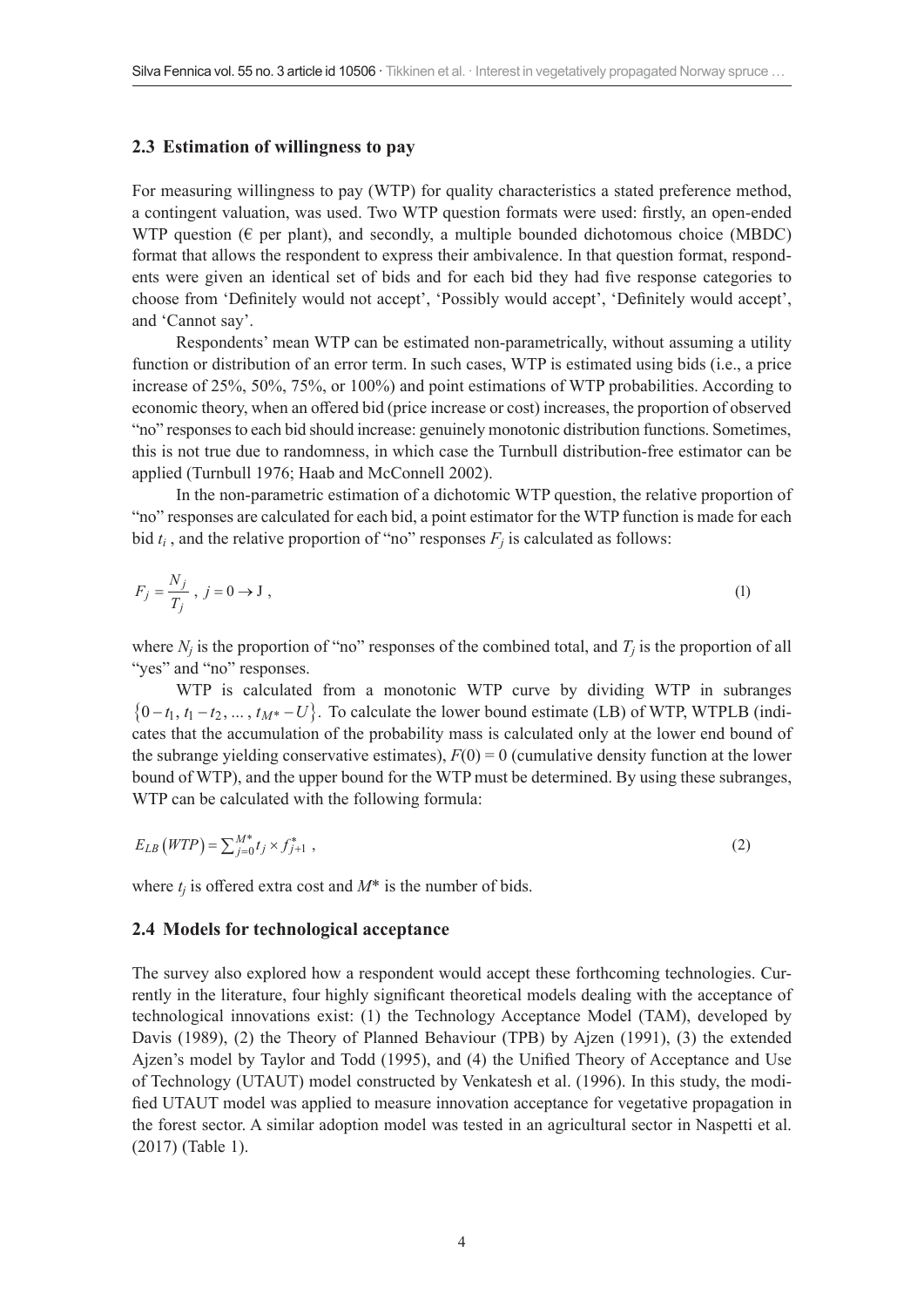| Construct                | Definition                                                                                                                                                   | Code              | Statement wording                                                                                                                         |
|--------------------------|--------------------------------------------------------------------------------------------------------------------------------------------------------------|-------------------|-------------------------------------------------------------------------------------------------------------------------------------------|
| Attitude                 | A respondent's positive AA1<br>Towards Use or negative feeling<br>associated with vegeta-<br>tive propagation                                                |                   | I think that the adoption of vegetative propagation would be accept-<br>able for my company or my forest.                                 |
|                          |                                                                                                                                                              | $AA2-$            | All things considered, I think that adopting vegetative propagation<br>is not a good idea.*                                               |
|                          |                                                                                                                                                              | AA3               | I think that the adoption of a vegetative reproduction would be<br>wise.                                                                  |
| Perceived<br>Ease of Use | The extent to which<br>a respondent believes<br>that using a vegetative<br>propagation would be<br>effortless                                                | PEOU1-            | I think that the adoption of vegetative propagation would require<br>substantial restructuring of supply chain activities and processes.* |
|                          |                                                                                                                                                              | PEOU <sub>2</sub> | I think that the adoption of the vegetative propagation would not<br>demand much effort.                                                  |
|                          |                                                                                                                                                              | PEOU3-            | All things considered, I think that the adoption of the vegetative<br>propagation would require a large effort in training and advice.*   |
| Perceived<br>Usefulness  | The extent to which<br>a respondent believes<br>that using a particular<br>production strategy<br>will enhance his/her<br>company performance<br>or industry | PU1               | I think that the adoption of vegetative propagation would improve<br>the profitability of a company.                                      |
|                          |                                                                                                                                                              | PU <sub>2</sub> - | All things considered, I think that the adoption of vegetative propa-<br>gation would not prove useful for my company.*                   |
|                          |                                                                                                                                                              | PU <sub>3</sub>   | I think that the adoption of vegetative propagation would be advan-<br>tageous for the industry.                                          |
|                          |                                                                                                                                                              | PU <sub>4</sub> - | I think that the adoption vegetative propagation would be too costly<br>for the industry.*                                                |
|                          |                                                                                                                                                              | PU <sub>5</sub>   | I think that the adoption of vegetative propagation would increase<br>the effectiveness of the industry.                                  |
| Subjective<br>Norm       | A personal perception<br>of relevant opinions on<br>whether to adopt the<br>vegetative propagation                                                           | SN <sub>1</sub>   | I think that leading companies in the industry would favour the<br>adoption of the vegetative propagation.                                |
|                          |                                                                                                                                                              | SN <sub>2</sub>   | I think that most people who are important to my company would<br>favour the adoption of vegetative propagation.                          |
|                          |                                                                                                                                                              | SN <sub>3</sub>   | If it were widespread, I think that my company would favour the<br>adoption of vegetative propagation.                                    |
| Intention to<br>Adopt    | An intention to adopt<br>the vegetative propaga-<br>tion                                                                                                     | $IA1-$            | All things considered, my company is hardly to adopt vegetative<br>propagation in the near future.*                                       |
|                          |                                                                                                                                                              | IA2               | All things considered, my company will adopt vegetative propaga-<br>tion in coming years.                                                 |

**Table 1.** Theoretical constructs of technological acceptance of vegetatively propagated material. (Construct, Definition, Code and Statement wording) applied in the analysis: adapted from previous study of Naspetti et al. (2017) and statements modified to the vegetative propagation.

\* Denotes a reverse-scored statement.

For analysing the attitudes and intention to adopt new technologies, a tailored model for the study was applied and the analysis was conducted by means of the factor analysis combined with reliability analysis (Cronbach's Alpha). All the variables were measured using a 5-point Likert scale from (1) 'Strongly disagree' to (5) Strongly agree'. Six out of the 16 statements had reverse coding indicating a negative attitude or intention.

# **3 Results**

#### **3.1 Background of respondents**

#### *3.1.1. Target groups*

The respondents were categorised into different target groups according to their own estimation. From the indicated options (Table 2), the target group 'Private forest owner/ Responsible for private forest' was the largest and most heterogeneous of the respondent groups (89.6% of respondents overall). Of the 2918 respondents within this group who identified themselves belonging to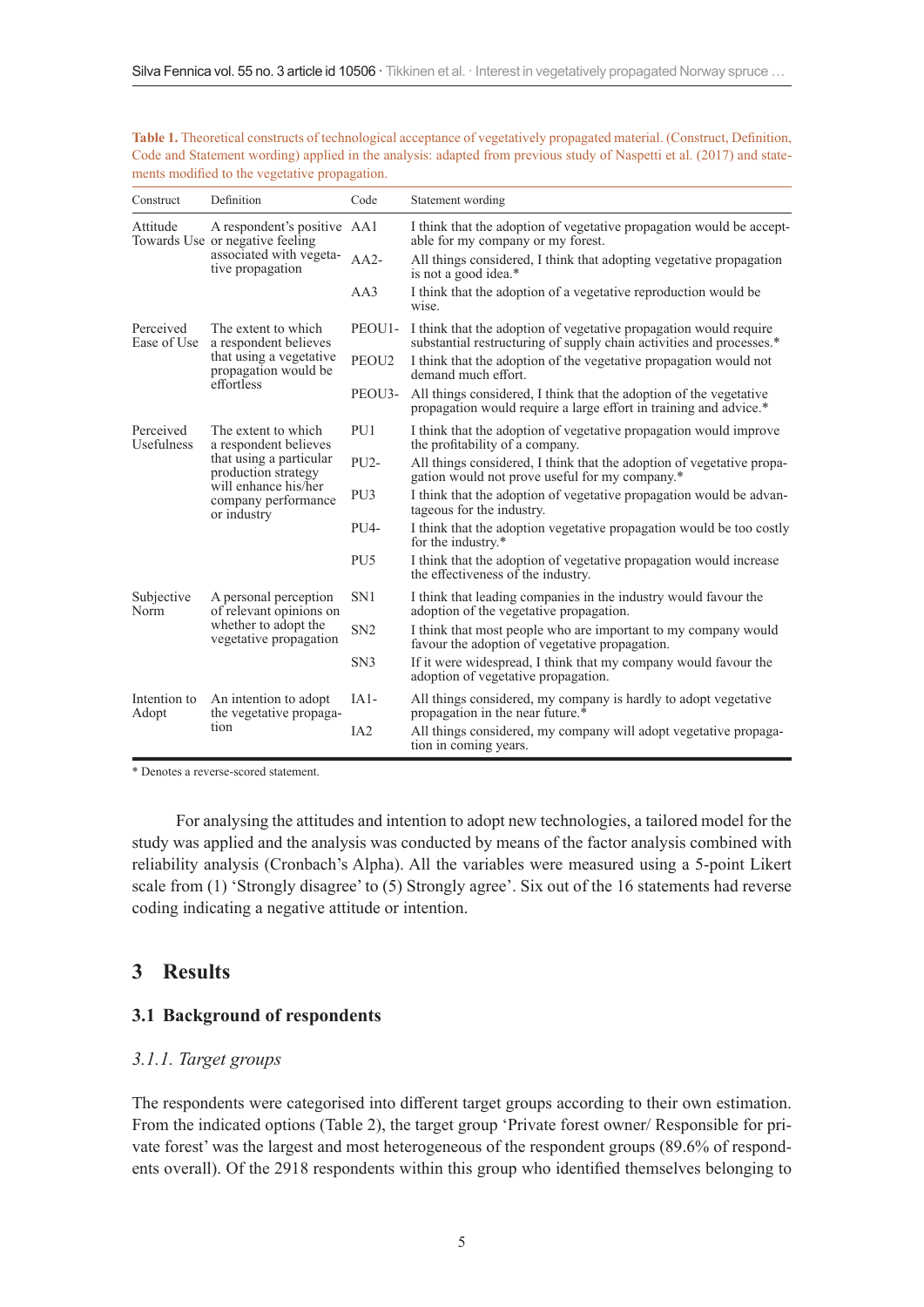| $\geq$ 3.4 in bold and underlined.                          |                                                                   |                                              |                                    |                                  |                                                      |                                 |                   |                                     |                        |                                      |
|-------------------------------------------------------------|-------------------------------------------------------------------|----------------------------------------------|------------------------------------|----------------------------------|------------------------------------------------------|---------------------------------|-------------------|-------------------------------------|------------------------|--------------------------------------|
|                                                             | sible for private<br>owner / respon-<br>Private forest<br>forests | organisation<br>Private<br>forest            | Producers of<br>Christmas<br>trees | organisation<br>Public<br>forest | Responsible for<br>(public sector)<br>public forests | producers<br>Forest<br>plant    | producers<br>Seed | Producers of<br>ornamental<br>trees | Other                  | $\overline{AB}$                      |
| Number of respondents                                       | 2833                                                              | 105                                          | $\frac{4}{3}$                      | 38                               | 26                                                   | $20\,$                          | 15                |                                     | $\overline{71}$        | 3163                                 |
| Share of respondents, %                                     | 89.6                                                              | $3.\overline{3}$                             | 1.4                                | 1.2                              | 0.8                                                  | 0.6                             | $rac{5}{27}$      | $\frac{3}{7}$                       | $2.\overline{2}$<br>47 | 100.0                                |
| Experience of vegetative propagation, %<br>(if yes)         | 23                                                                | $\frac{4}{1}$                                |                                    |                                  | 46                                                   | 35                              |                   |                                     |                        |                                      |
| Production of plants with known charac-<br>teristics        | 3.1 $(+0.0)$                                                      | $(\pm 0.1)$<br>3.2                           | 3.2 $(\pm 0.1)$                    | 3.2 $(\pm 0.1)$                  | 3.1 $(\pm 0.2)$                                      | 3.3 $(\pm 0.2)$                 | $3.2 (\pm 0.2)$   | $3.2 (\pm 0.2)$                     | 3.0 $(\pm 0.1)$        | 3.1 $(\pm 0.0)$                      |
| Enabling storage of regenerable cell lines<br>for decades   | $2.9 (\pm 0.0)$                                                   | $(\pm 0.1)$<br>3.0                           | 3.0 $(\pm 0.2)$                    | 3.1 $(\pm 0.1)$                  | $2.9 (\pm 0.2)$                                      | 3.0 $(\pm 0.2)$                 | $2.9 (\pm 0.2)$   | 3.6 (10.2)                          | $2.8 (\pm 0.1)$        | $2.9 (\pm 0.0)$                      |
| Produce tailor-made wood as raw material<br>for industries  | $2.9 (\pm 0.0)$                                                   | $(\pm 0.1)$<br>3.0                           | 3.3 $(\pm 0.1)$                    | $2.7 (\pm 0.1)$                  | $2.8 (\pm 0.2)$                                      | $2.9 (\pm 0.2)$                 | $2.8 (\pm 0.1)$   | $2.8 (\pm 0.2)$                     | 3.1 $(\pm 0.1)$        | $2.9$ ( $\pm 0.0$ )                  |
| Produce desired secondary compounds                         | 3.0 ( $\pm$ 0.0)                                                  | $(\pm 0.1)$<br>3.1                           | 3.1 $(\pm 0.1)$                    | $2.9 (\pm 0.1)$                  | 3.0 $(\pm 0.2)$                                      | $3.0 (\pm 0.2)$                 | 3.3 $(\pm 0.2)$   | 3.1 $(\pm 0.3)$                     | $3.0 (\pm 0.1)$        | 3.0 $(\pm 0.0)$                      |
| Increase growth remarkably                                  | 3.2 ( $\pm$ 0.0)                                                  | $(\pm 0.1)$<br>3.2                           | $3.4 (\pm 0.1)$                    | $3.0 (\pm 0.1)$                  | $3.4 (\pm 0.1)$                                      | 3.2 $(\pm 0.2)$                 | $3.4 (\pm 0.1)$   | 3.3 ( $\pm$ 0.2)                    | $3.4 (\pm 0.1)$        | $3.2 (\pm 0.0)$                      |
| Shorten rotation time                                       | 3.1 $(\pm 0.0)$                                                   | $(\pm 0.1)$<br>2.9                           | 3.3 $(\pm 0.2)$                    | $2.9 (\pm 0.2)$                  | $3.4 (\pm 0.1)$                                      | $2.9 (\pm 0.3)$                 | 3.3 $(\pm 0.2)$   | $2.9 (\pm 0.3)$                     | $3.2 (\pm 0.1)$        | 3.1 $(\pm 0.0)$                      |
| Improve wood quality                                        | 3.3 ( $\pm$ 0.0)                                                  | $(\pm 0.1)$<br>3.3                           | 3.3 $(\pm 0.1)$                    | 3.1 $(\pm 0.1)$                  | $3.7 (\pm 0.1)$                                      | 3.2 $(\pm 0.2)$                 | 3.2 $(\pm 0.2)$   | 3.3 $(\pm 0.2)$                     | $3.4 (\pm 0.1)$        | 3.3 ( $\pm$ 0.0)                     |
| Improve resilience of forests in changing<br><u>climate</u> | $3.4 (\pm 0.0)$                                                   | (1.0)<br>3.4                                 | $3.5 (\pm 0.1)$                    | 3.1 $(\pm 0.1)$                  | 3.3 $(\pm 0.2)$                                      | $(\pm 0.2)$<br>$3.\overline{3}$ | $3.4 (\pm 0.2)$   | 3.1 $(\pm 0.3)$                     | $3.4 (\pm 0.1)$        | $3.4 (\pm 0.0)$                      |
| Securing species' gene pool (biotic or<br>abiotic threats   | $3.4 (\pm 0.0)$                                                   | $\underline{\text{L0+1}}$<br>$\frac{3.4}{ }$ | $3.5 (\pm 0.1)$                    | 3.3 $(\pm 0.1)$                  | $3.6 (\pm 0.1)$                                      | $3.4 (\pm 0.2)$                 | 3.5 (10.2)        | $3.7 (\pm 0.1)$                     | $3.5 (\pm 0.1)$        | $3.4 (\pm 0.0)$                      |
| Improve decay resistance of trees/wood                      | 3.2 $(\pm 0.0)$                                                   | $(\pm 0.1)$<br>3.2                           | 3.3 $(\pm 0.2)$                    | $3.0 (\pm 0.1)$                  | $3.4 (\pm 0.1)$                                      | 3.1 $(\pm 0.2)$                 | 3.0 $(\pm 0.2)$   | 3.2 $(\pm 0.2)$                     | 3.1 $(\pm 0.1)$        | 3.2 $(\pm 0.0)$                      |
| <b>Improve pest resistance of trees</b>                     | $3.4 (\pm 0.0)$                                                   | $\underline{\pm 0.1}$<br>3.5                 | 3.3 $(\pm 0.2)$                    | 3.3 $(\pm 0.1)$                  | 3.3 $(\pm 0.2)$                                      | 3.3 $(\pm 0.2)$                 | 3.5 (± 0.1        | $3.5 \ (\pm 0.2)$                   | $3.4 (\pm 0.1)$        | $3.4 (\pm 0.0)$                      |
| Improve tolerance of ornamentals to vary-<br>ing conditions | $2.2 (\pm 0.0)$                                                   | $(\pm 0.1)$<br>2.3                           | $2.1 (\pm 0.2)$                    | $2.2 (\pm 0.1)$                  | 2.0 (10.2)                                           | $2.5 (\pm 0.3)$                 | $2.2 (\pm 0.3)$   | $2.2 (\pm 0.2)$                     | $2.0 (\pm 0.1)$        | $2.2 (\pm 0.0)$                      |
| Cultivation of desired special forms as<br>ornamental trees | $2.1 (\pm 0.0)$                                                   | $(\pm 0.1)$<br>2.2                           | $2.0 (\pm 0.2)$                    | $1.9 (\pm 0.1)$                  | $2.0 (\pm 0.1)$                                      | $2.6 (\pm 0.3)$                 | $2.2 (\pm 0.3)$   | $2.0 (\pm 0.3)$                     | $1.9 (\pm 0.1)$        | $2.1 (\pm 0.0)$                      |
| Cultivation of Christmas trees without<br>shoot excision    | 2.1 $(+0.0)$                                                      | $(\pm 0.1)$<br>2.2                           | $2.2 (\pm 0.2)$                    | $2.1 (\pm 0.1)$                  | 2.1 $(\pm 0.2)$                                      | $2.4 (\pm 0.2)$                 | $2.3 (\pm 0.3)$   | $2.0 (\pm 0.3)$                     | $2.0 (\pm 0.1)$        | 2.1 ( $\pm$ 0.0)                     |
| Produce trees with special growth habit or<br>needle colour | $1.8 (\pm 0.0)$                                                   | $(\pm 0.1)$<br>1.9                           | $1.7 (\pm 0.2)$                    | 1.5 $(\pm 0.1)$                  | $1.9 (\pm 0.2)$                                      | $2.0 (\pm 0.2)$                 | $1.7 (\pm 0.2)$   | $1.7 (\pm 0.4)$                     | 1.6 $(\pm 0.1)$        | $1.8 (\pm 0.0)$                      |
| Regulate needle or leaf colour                              | 1.6 ( $\pm$ 0.0)                                                  | $(\pm 0.1)$<br>$\overline{1.1}$              | $1.7 (\pm 0.2)$                    | $1.4 (\pm 0.1)$                  | 1.5 $(\pm 0.1)$                                      | $1.7 (\pm 0.2)$                 | $1.6 (\pm 0.2)$   | $1.4 (\pm 0.3)$                     | 1.5 $(\pm 0.1)$        |                                      |
| Replace import of seedlings                                 | 3.2 ( $\pm$ 0.0)                                                  | $(\pm 0.1)$<br>3.3                           | 3.3 $(\pm 0.1)$                    | 3.1 $(\pm 0.1)$                  | $3.4 (\pm 0.1)$                                      | 3.2 $(\pm 0.2)$                 | $3.4 (\pm 0.1)$   | $3.4 (\pm 0.2)$                     | 3.2 $(\pm 0.1)$        | 1.6 ( $\pm$ 0.0)<br>3.2 ( $\pm$ 0.0) |
| Expand export to abroad                                     | 3.0 $(\pm 0.0)$                                                   | $(\pm 0.1)$<br>3.0                           | 3.2 $(\pm 0.1)$                    | $2.9 (\pm 0.1)$                  | 3.1 $(\pm 0.2)$                                      | 3.2 ( $\pm$ 0.2)                | 3.1 $(\pm 0.1)$   | $3.0 (\pm 0.3)$                     | $3.0 (\pm 0.1)$        | 3.0 ( $\pm$ 0.0)                     |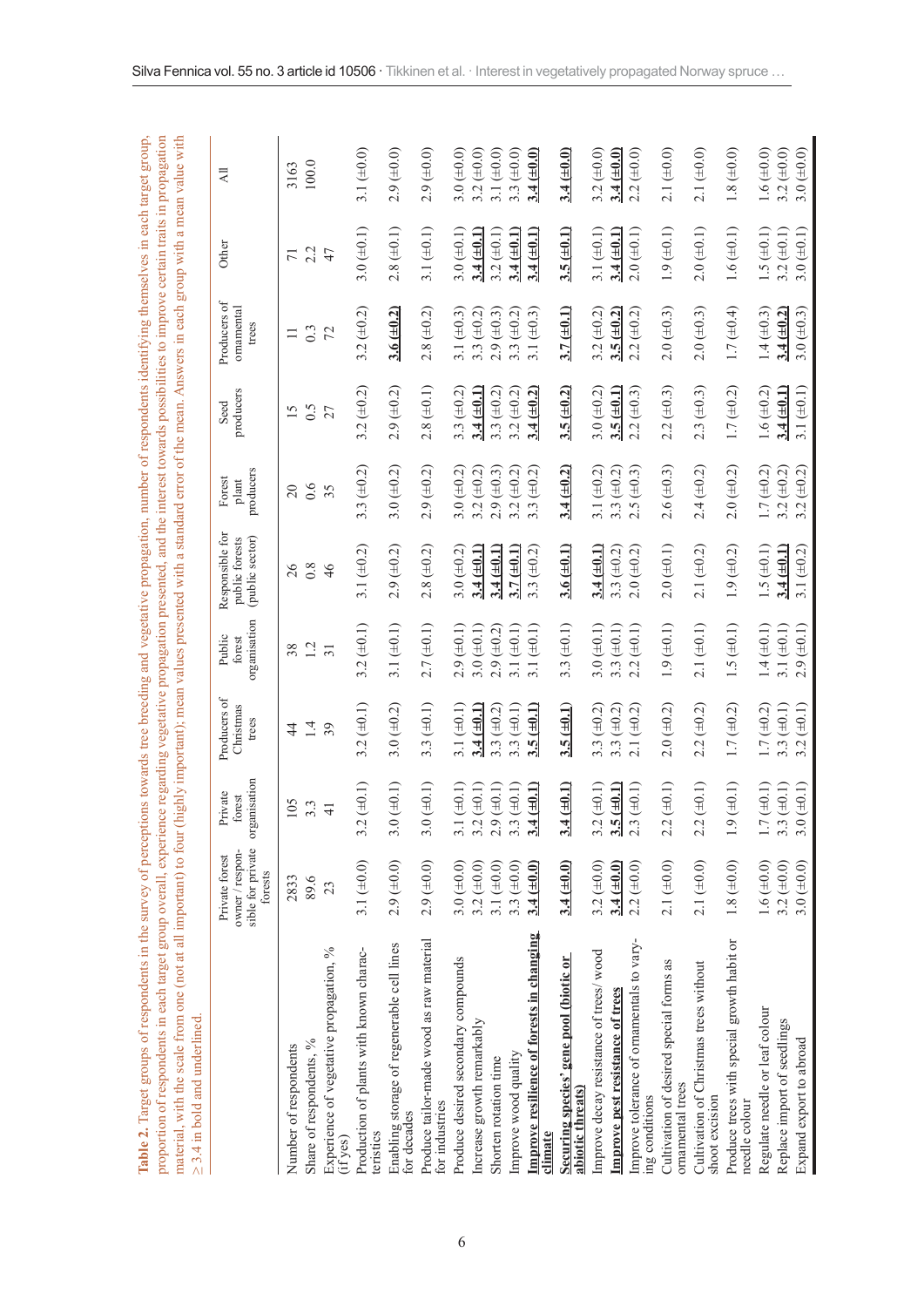a subgroup, 35.5% (1037 respondents) stated that they lived on a property with a forest. Of the forest owners, 33.6% reported that they did not live in the same location as their forests. The third largest subgroup consisted of forest owners who had bought a forest as an investment (18.6%). The ownership of a forest through heirs collectively (8%) was the fourth largest subgroup. The three smallest subgroups were forest combines (1.9%), the ones who did not actually own forest themselves (0.5%), and the remaining proportion of respondents (2%) who did not belong to any of the aforementioned subgroups (Other, please specify).

#### *3.1.2 Experience in the forestry sector and of vegetative propagation*

Experience in the forestry sector varied considerably among and within the respondent groups. Most respondents had more than 20 years of professional experience (54%). Compared to other groups, ornamental tree producers and representatives of public forest organisations were the most experienced, since over 80% of them had over 20 years of experience.

The respondents experience regarding methods of vegetative propagation was asked as well as whether the respondent had applied regeneration material derived through vegetative propagation (all methods of vegetative propagation including SE). The majority of the respondents overall (76%) replied that they had no experience in vegetative propagation or regeneration material produced by vegetative propagation. Approximately one fifth (22%) of the respondents had some experience of vegetative propagation and only a few (1.8%; 53 respondents) replied stating that they had much experience of vegetative propagation. The majority of producers of ornamental trees (72%) declared having at least some experience regarding vegetative propagation. The least experience regarding vegetative propagation (23% of the respondents) was declared in the group 'Private forest owner / Responsible of private forest'.

#### **3.2 Desired traits in vegetatively propagated spruce materials**

Possible advantages which could be realised by using vegetative propagation were listed (Table 2). Overall, 18 advantages affiliated with improving certain selected features increased growth, resilience, specially formed trees, and export and import of the plant material (Table 2). Respondents were asked to value each advantage on a scale from one to four: from 'not at all important' (value one) to 'highly important' (value four). Additionally, the answers "not sure" and "not related to me" were allowed.

Within all the respondent groups, the following three advantages were considered to have the most importance (mean value of answers 3.4): improve forest health and overall resilience in changing climate; improve trees' resilience against pests, and securing the tree species from threatening biotic and abiotic risks (Table 2). The least valued possibilities among all the respondents were: Possibility to regulate needle or leaf colour; Possibility to produce trees having a special growth habit or needle colour; Cultivation of Christmas trees without the need for shoot excision and Cultivation of desired special forms as ornamental trees.

The respondents' background had an effect on how important they considered different possible advantages, other than those valued highly among the all groups (Table 2): The producers of ornamental trees valued the high possibility of storing regenerable material for decades. The possibility to increase growth remarkably was considered important, especially among producers of Christmas trees, people responsible for public forests, seed producers, and the group "others". Respondents responsible for public forests valued the possibility of shortening rotation time too. Together with the group "Others", they also saw the possibility to improve wood quality as important. Of the other potential advantages, the possibility of replacing the import of seedlings was considered valuable by those respondents responsible for public forest, seed producers, and producers of ornamental trees.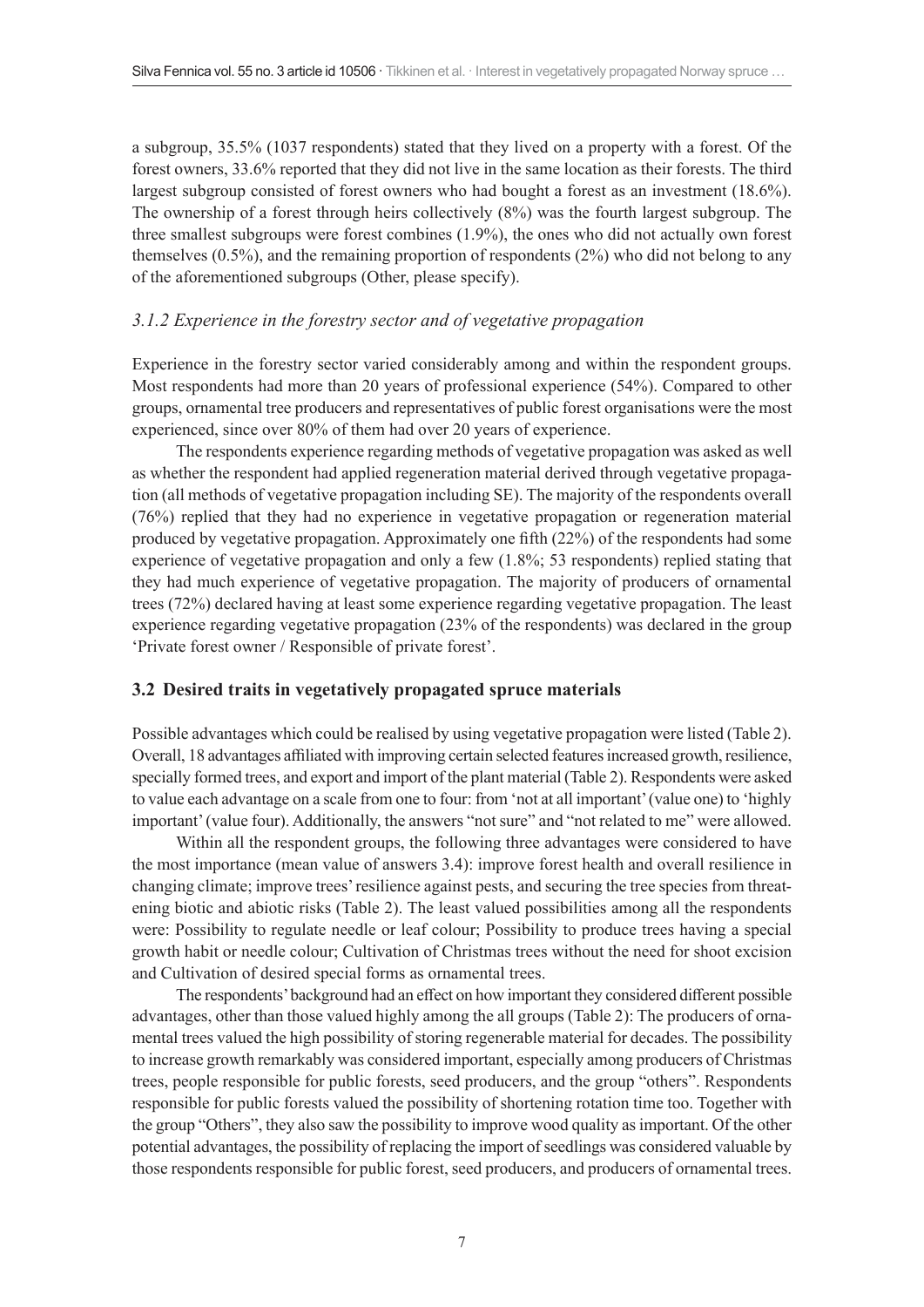#### **3.3 Willingness to pay for improved material**

Respondents' willingness to pay more for improved material varied depending on the trait (Table 3). Overall, respondents declared to be definitely willing to pay between 7 to 15% more for the improved traits, possibly even 12 to 24% more.

In the case of improved growth, the respondents' willingness to pay was additionally asked separately for varying growth improvements, and found to increase in a relatively even manner: With a 20% increase in growth, the respondents were willing to pay, on an average, 12% more; with a 30% increase in growth, 19% more; and with a 40% increase in growth, 27% more.

In the survey, the open willingness to pay (WTP) question ( $\epsilon$  per plant) was used to estimate the attractive features of ornamental spruce trees (for their description, see Nikkanen et al. 2013) and, in total, 20 responses were given to this WTP question. Based on the WTP results, the most attractive characteristic was 'Table-top spruce' (*Picea abies*f. *tabulaeformis*) with the highest WTP, €1.60. Secondly, for the form having a regular, dense, conical crown, the WTP was €0.90/plant, and thirdly, for the globular form (*P.a*. f. *globosa*), €0.80/plant, and for the form having yellow needles (*P.a. f. aurea*),  $\epsilon$ 0.65/plant. For other characteristics desired by the respondents, i.e., resilience, better growth rate, curliness, and strong height growth, the WTP was  $\epsilon$ 0.89. These results should be taken with caution since standard deviations with such a small sample are large. The results show that the WTP for these characteristics are moderately above conventional market prices.

#### **3.4 Risks of vegetative propagation**

Among all respondents, 'depletion in genetic diversity', together with 'unknown risks related to vegetative propagation' were considered as the highest and second highest risk related to vegetative propagation from the risks defined in the survey, respectively (Table 4). The two least feared risks were 'Technology is not considered reliable on an industrial scale' and 'Prejudices towards vegetative propagation in my own industry sector', respectively. The uncertainty of the respondents regarding the achievable gain in adopting vegetative propagation was clear, as 23.3% of the respondents declared that they were unable to evaluate this, while for the other potential risks, the percentage of respondents unable to answer was only 6 to 13 (Table 4).

| Definitely | Possibly |
|------------|----------|
| 7.3        | 18.7     |
| 6.9        | 22.2     |
| 7.7        | 16.4     |
| 8.1        | 11.7     |
| 15         | 15.7     |
| 12.1       | 15       |
| 9.9        | 16.4     |
| 12.5       | 14.1     |
| 13.6       | 13.8     |
| 11.9       | 14.5     |
| 8.9        | 23.6     |
| 9.5        | 23       |
| 15.4       | 21.1     |
|            |          |

Table 3. Results of acceptance of price increment (%) for improved traits in trees of categories of certainty "Definitely would pay" and "Possibly would pay". Willingness to pay calculated as percentage increase (%) in both categories.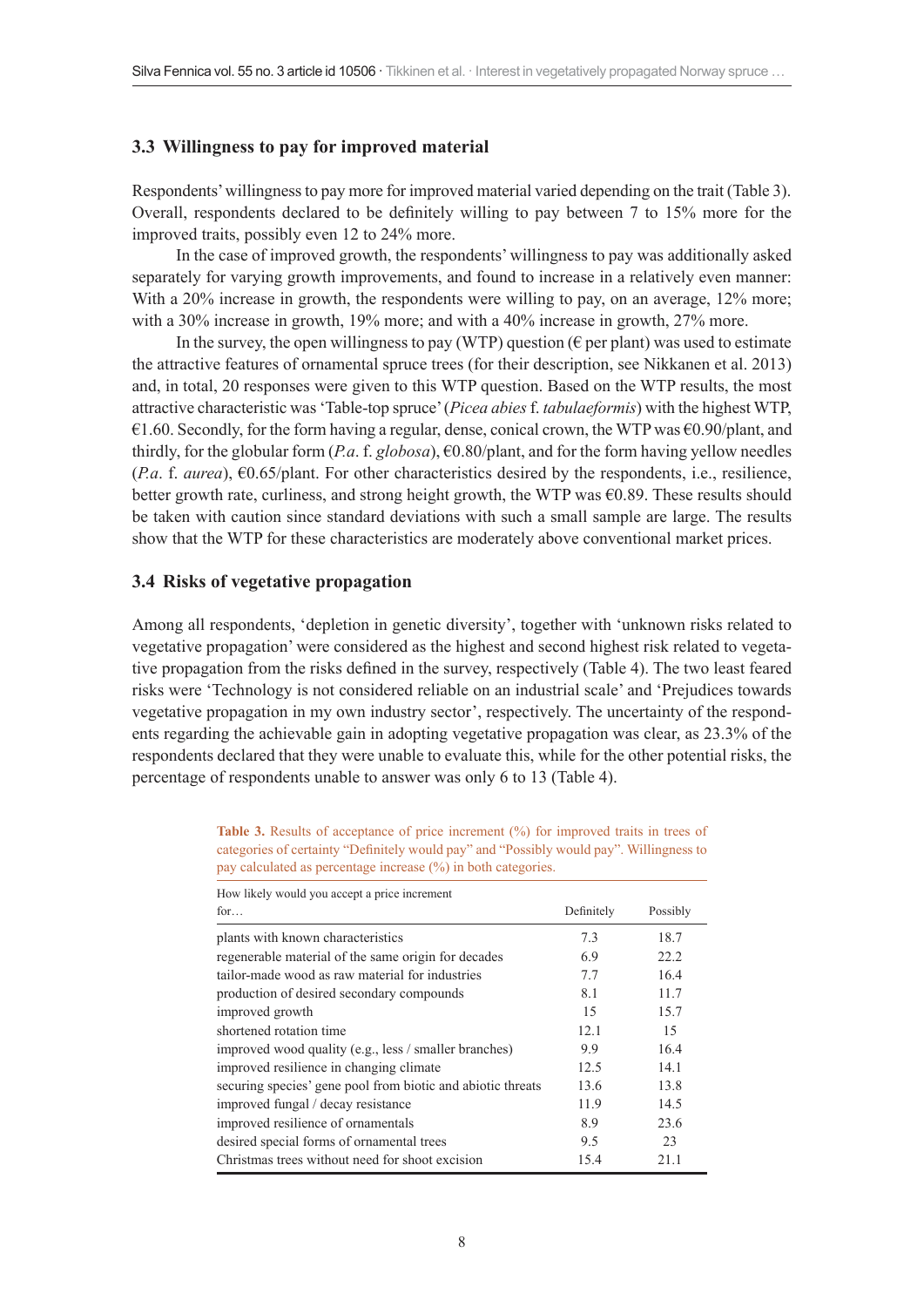**Table 4.** Risks related to vegetative propagation asked from the respondents in the survey in the survey of perceptions towards tree breeding and vegetative propagation, the mean values of answers on scale from one (not at all important) to four (highly important) overall presented with a standard deviation, and the proportion of respondents answering 'Cannot say'.

| Risk description                                                            | Mean | Std. Dev. | Cannot say, % |
|-----------------------------------------------------------------------------|------|-----------|---------------|
| Depletion in genetic diversity                                              | 3.01 | 0.76      | 5.90          |
| Unknown risks related to vegetative propagation                             | 2.95 | 0.80      | 12.70         |
| Prejudices and false perceptions related to vegetative propagation          | 2.89 | 0.75      | 8.90          |
| Too limited an amount of information available on vegetative propagation    | 2.88 | 0.76      | 9.70          |
| Negative perception towards vegetative propagation in society               | 2.72 | 0.81      | 8.00          |
| Relatively small gain when contrasted to the cost of vegetative propagation | 2.70 | 0.79      | 23.30         |
| Technology is not considered reliable on an industrial scale                | 2.66 | 0.70      | 13.40         |
| Prejudices towards vegetative propagation in my industry sector             | 2.59 | 0.76      | 12.00         |

#### **3.5 Acceptable proportion of vegetatively propagated forest regeneration material**

After a short explanatory text about vegetative propagation and its effect on genetic diversity (Suppl. file S1), the respondents were asked the following question: 'In your opinion, taking genetic diversity into account, how much Finnish forest plant production could be vegetatively propagated?' Overall, 74% of respondents answered the question and 26% did not answer the question. According to the responses, on average, 36% of all forest regeneration material could be vegetatively propagated (median 32%). Responses regarding the percentage of forest regeneration material which could be produced via vegetative propagation ranged from 0 (2% of the respondents) to 100 percent (1% of the respondents).

An analysis of variance showed that those respondents having a lot of previous experience of vegetative propagation accepted 47% (the highest level of adoption), those who had some experience accepted 39%, and those who did not have any experience accepted 34%. These differences between groups were statistically significant  $(p<0.01)$ . Similarly, their own work experience seemed to have an effect on the acceptability, and this was also statistically significant between the groups of respondents  $(p=0.04)$ . The highest acceptability rate was in those who had over five years of experience, with a rate of 36%, while those with less than five years of experience accepted 34%, and those who did not wish to reveal their experience had the lowest acceptance rate, 28%.

#### **3.6 Factor analysis for technological acceptance and reliability of measurement**

Five theoretical constructs were identified and tailored for the questionnaire using 16 variables. A exploratory factor analysis was conducted for these five theoretical constructs (Attitude towards use [AA1–AA3], Perceived ease of use [PEU1–PEU3], Perceived usefulness [PU1–PU5], Subjective norm [SN1–SN2], Intention to adopt [IA1–IA2]) including 15 statements in total (Table 1).

The measurement of the reliability was evaluated, and all five theoretical constructs were measured separately. Cronbach's alpha gave strong support to all variables (<0.70), except PEOU (Perceived Ease of Use) which exhibited a value of 0.60. However, these variables were retained in the factor analysis since a closer analysis of reliability statistics indicated that these variables could be retained in the factor analysis (i.e., Corrected Item-Total Correlation  $> 0.3$ ). In addition, the interpretation of the factor solution supported that PEOU is one of the main variables in Factor 3. The final factor solution yielded three factors (Table 5).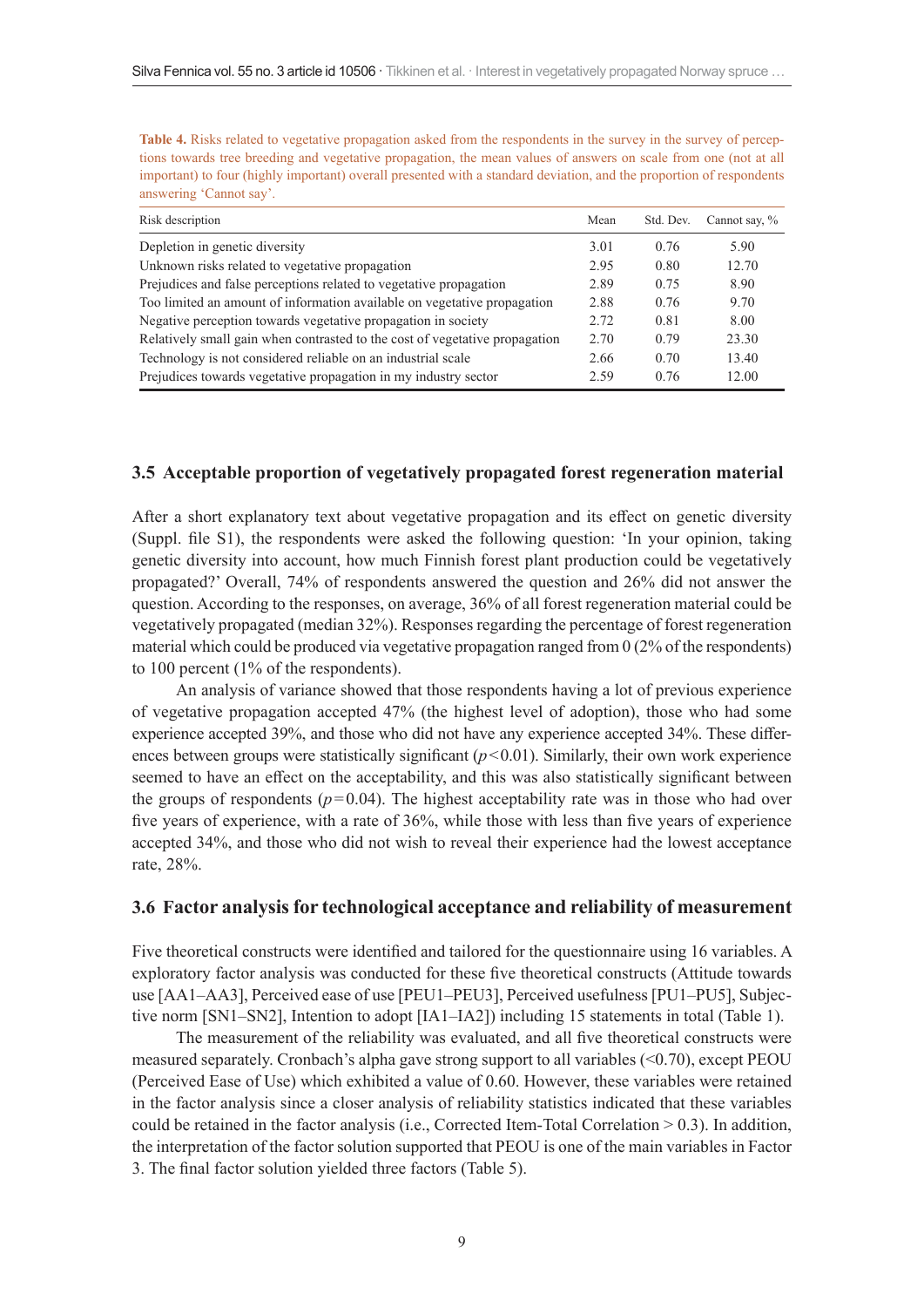| Code                    |          | Factor          |          | Communalities |
|-------------------------|----------|-----------------|----------|---------------|
|                         | FA1      | FA <sub>2</sub> | FA3      |               |
| PU <sub>3</sub>         | 0.749    | 0.335           |          | 0.673         |
| PU1                     | 0.725    |                 |          | 0.583         |
| PU <sub>5</sub>         | 0.716    |                 |          | 0.553         |
| AA3                     | 0.681    | 0.434           |          | 0.653         |
| SN <sub>3</sub>         | 0.673    | 0.353           |          | 0.578         |
| SN <sub>2</sub>         | 0.646    |                 |          | 0.495         |
| AA1                     | 0.632    | 0.479           |          | 0.632         |
| SN <sub>1</sub>         | 0.618    |                 |          | 0.406         |
| IA <sub>2</sub>         | 0.597    | 0.425           |          | 0.543         |
| PEOU <sub>2</sub>       | 0.49     |                 | $-0.475$ | 0.475         |
| $IA1-$                  | $-0.318$ | $-0.69$         |          | 0.608         |
| $PU2-$                  | $-0.302$ | $-0.644$        |          | 0.39          |
| $AA2-$                  | $-0.38$  | $-0.636$        |          | 0.596         |
| PU <sub>4</sub> -       |          | $-0.409$        | 0.352    | 0.313         |
| PEOU1-                  |          |                 | 0.723    | 0.540         |
| PEOU3-                  |          |                 | 0.56     | 0.343         |
| Explanation rate $(\%)$ | 41.1     | 7.6             | 4.4      |               |
| Eigenvalue              | 7.01     | 1.8             | 1.2      |               |

**Table 5.** Results of Factor analysis for technological acceptance and reliability of measurement; Code of Factors, Factors loadings and Communalities (see Table 1 for Code abbreviations).

The first factor (FA1) illustrates a highly positive attitude towards the adoption of vegetative propagation, and it was seen to be useful for the company and for the industry, and believed to be adopted soon. A perceived easiness of the adoption was also expected. The second factor (FA2) similarly had a positive attitude, but with less explanatory variables. In general, the perceived utility for the industry and for the company was expected. FA2 differs from the FA1 only in the statement about perceived utility, and adoption was not considered too costly for the industry.

The third factor (FA3) had more critical opinions about the adoption of vegetative propagation. The perceived ease of use was the main dominant in FA3, but this factor also illustrates opinions that adoption was considered too expensive for the industry.

Next, the calculated means of the factor scores against the respondent's experience of the industry and of vegetative propagation were explored. FA1 and FA2 had a statistically significant  $(p<0.01)$  difference when the means of the factor scores were compared against the respondents' experience of the industry. The highest mean in FA1 was in respondents that had five to ten years in the industry, and the highest for FA2 was for those who had been in the industry for over 11 years. The highest mean in FA1 was also for those who responded with having 'some' or 'much' experience in 'vegetative propagation'.

### **4 Discussion and conclusions**

#### **4.1 Respondents to the survey**

The survey yielded altogether 2925 answers, and the majority (almost 90%) of the respondents were forest owners. However, only 4.4% of the forest owners to whom the questionnaire was sent replied.

Even though the number of respondents belonging to the groups 'Seed producers' and 'Forest plant producers' is small compared to the group 'Private forest owners', these groups can be con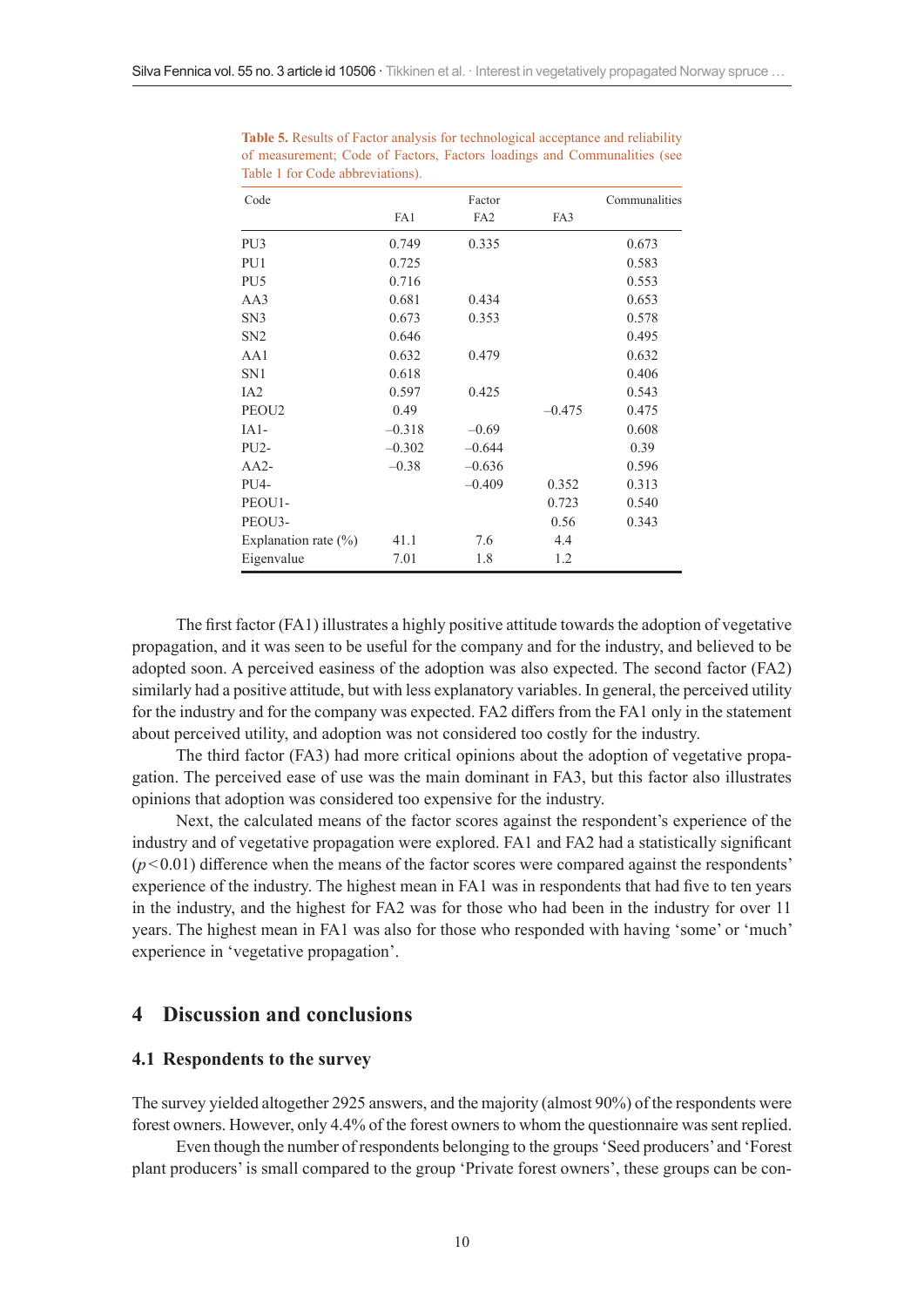sidered well represented, since there are only a few forest seed producers in Finland, and also a limited number of forest plant producers (Official statistics of Finland 2019). On the same basis, Christmas trees can be considered well represented in this study, as the survey was disseminated through the Christmas tree society to its members. It is difficult to estimate how well the producers of ornamental trees were covered as there was no statistics of how many producers there were overall. Additionally, many of the producers of ornamental trees are known to produce ornamental trees as a side product of, i.e., forest plants. Those working for public and private forest organisations were not especially reached in this study but more likely encountered as a side product, probably due to the multiple roles of the respondents. These groups were, however, included in the study to record the views of people having an influence within the forest organisations.

Most of the Producers of ornamental trees declared having experience of vegetative propagation, which can be explained by the fact that specially formed trees are often vegetatively propagated (Nikkanen et al. 2011, 2013).

#### **4.2 Desired traits in vegetative propagated material**

In the survey, the listed possible advantages or characteristics of vegetatively propagated material were chosen based on recent results on achieved, or otherwise considered realistic. The potential gain in growth by the utilisation of vegetatively propagated forest regeneration material (20 to 40%) was estimated based on projections of realised genetic gain achieved with genetically improved seedlings (Jansson et al. 2017; Haapanen 2020; Ahtikoski et al. 2020), and by taking into account both theoretical studies and experimental data from progeny and clonal trials indicating that extra genetic gain (5 to 25%) is possible in conifers from clone testing and deployment (Wu 2019). Additionally, resilience against pests, e.g., European pine weevil (*Hylobius abietis* [L.] [Col., Curculionidae]) and pathogens, e.g., root rot (*Heterobasidion parviporum* Niemelä & Korhonen), were included in this survey. Recent Swedish studies indicate that Norway spruce SE plants are more resistant against pine weevil than seedlings of the same genetic background, potentially due to the priming of defence genes during propagation (Puentes et al. 2018). Additionally, a gene affecting resistance against root rot has been discovered, which improves the possibility to incorporate genomic selection in tree breeding (Nemesio-Gorriz et al. 2016). Overall resilience to withstanding varying climatic conditions can be improved by selecting phenotypes with late spring phenology into breeding and propagation materials (Napola 2010).

In the case of trees intended for ornamentals, landscaping or for Christmas trees, the interest towards potentially valuable phenotypic features was asked in the questions, including, e.g., peculiar needle colour (red or yellow) and growth habit (narrow-crowned, dense conical, globular), which are known to be inheritable and are possible to be obtained through crossing (Nikkanen et al. 2011).

Regardless of the respondent group possibilities, improving the resilience of forest in changing climates, against pests, and securing species' gene pool were regarded as highly important. In addition, in the recent European survey on stakeholder demands and perceptions on improved forest generation material performed by the European Forest Institute (EFI), the respondents representing public administrators as well as public and private forest managers from nine European countries considered the improved resilience of Norway spruce forest regeneration material very important, with drought resistance being the most valued trait (European Forest Institute 2019). The current results indicate that the respondents are aware that new biotic and abiotic threats will probably arise in the future. These new threats may affect those perceptions favouring resilience as the rotations are long, rather than thriving for maximising growth only. Improving overall resilience is the focus of forest tree breeding in Finland as one of three main breeding targets (Haapanen and Mikola 2008), and it will have a large financial effect on silviculture in the coming decades (Jansson et al. 2017).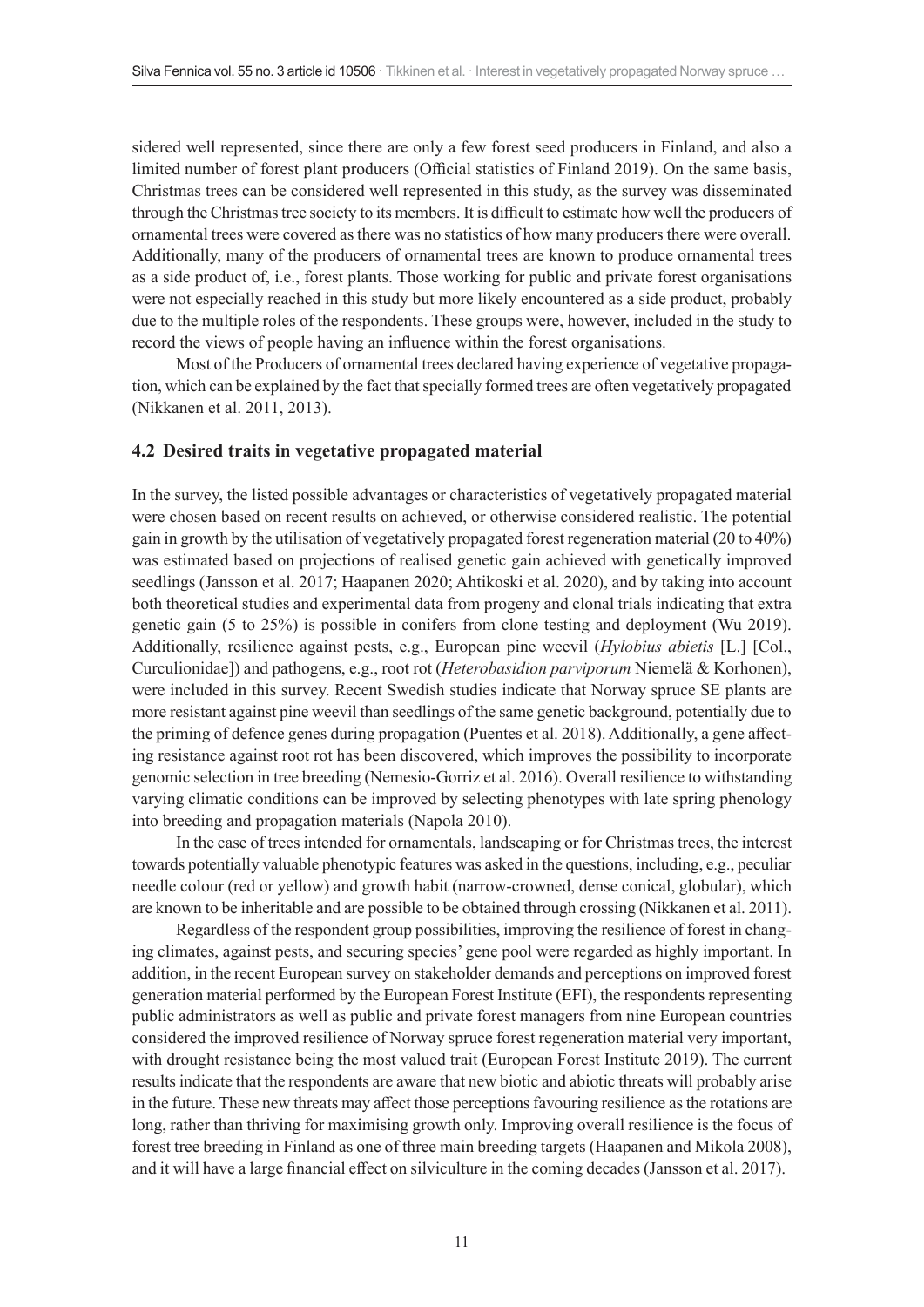Slightly surprisingly, the producers of Christmas trees and ornamental tree producers, did not differ from other respondent groups regarding the possibilities, even though several possibilities introduced in the survey could be presumed attractive to them. Perhaps they already mastered the production, and feared competition or lower consumer prices with improved methods, or were more conservative or realistic towards the possible gains in their field. Another option is that these groups thought of the possibilities in a wider context than only within their own field, which expresses concern towards forest health.

#### **4.3 Willingness to pay for improved material**

The results indicate that respondents, who were mainly forest owners, understand the gains possibly achieved by using improved forest regeneration material, not only vegetatively propagated. Respondents reported a modest willingness to pay for improved traits. This current result is in line with a recent European survey, in which the respondents considered that in Norway spruce investment in improved forest regeneration material is fully compensated and provides some gain (European Forest Institute 2019).

When examining the responses for the desired traits and willingness to pay for improved characteristics, an interesting contradiction is seen, i.e., improved growth was highly valued only among some respondent groups, but there was definite willingness to pay extra for it. Likewise, the possibility of growing Christmas trees without the need for shoot excision was not considered important – not even among Christmas tree producers – but the definite willingness to pay more for this kind of material was the greatest.

According to Lelu-Walter et al. (2013), the cost of vegetatively propagated material is a big problem which results in an unwillingness to use this material in forest regeneration. Even though additional costs can be recovered through the increased wood volume, quality, and uniformity of the material, the problem is one of cash flow. The additional cost today will not be fully recovered until the forest crop is harvested. This is probably reflected also in the responses of the present study: Even if there is willingness to pay more, the acceptable price increment is relatively small, up to 24%, depending on the trait. The price of SE material has been previously evaluated to be at least twice that of seedlings due to high labour costs at certain steps of propagation requiring manual handling of individual embryos, and lower conversion rate compared to improved seeds (Lelu-Walter et al. 2013), and the same cost structure is seen in Norway spruce SE (Tikkinen 2018). The acceptable price increment can thus be achieved only through automation of the labour-intensive part of the process, as already partly realised in Canada for white spruce and Norway spruce (Bonga et al. 2019), and being developed elsewhere (Egertsdotter et al. 2019) too.

It should also be noted that the financial gains of using improved material, and, consequently, potentially also the willingness to pay for this, may change in a relatively short period of time if forest owners in future would, for example, receive financial compensation for carbon fixation. In a recent study, Ahtikoski et al. (2020) showed that including carbon pricing (i.e., timber production combined with carbon sequestration) with genetically improved material improves financial performance compared to pure timber production. Furthermore, the proportion of carbon benefit (%) of absolute bare land value fluctuates between 27% and 42%, indicating a substantial role of carbon sequestration in financial performance.

#### **4.4 Risks and benefits of vegetative propagation**

Risk analyses of using clonal material in forestry have recently been performed in Sweden: Wu (2019) recognises three risks, i.e., the risk of plantation failure, the risk of diversity loss at the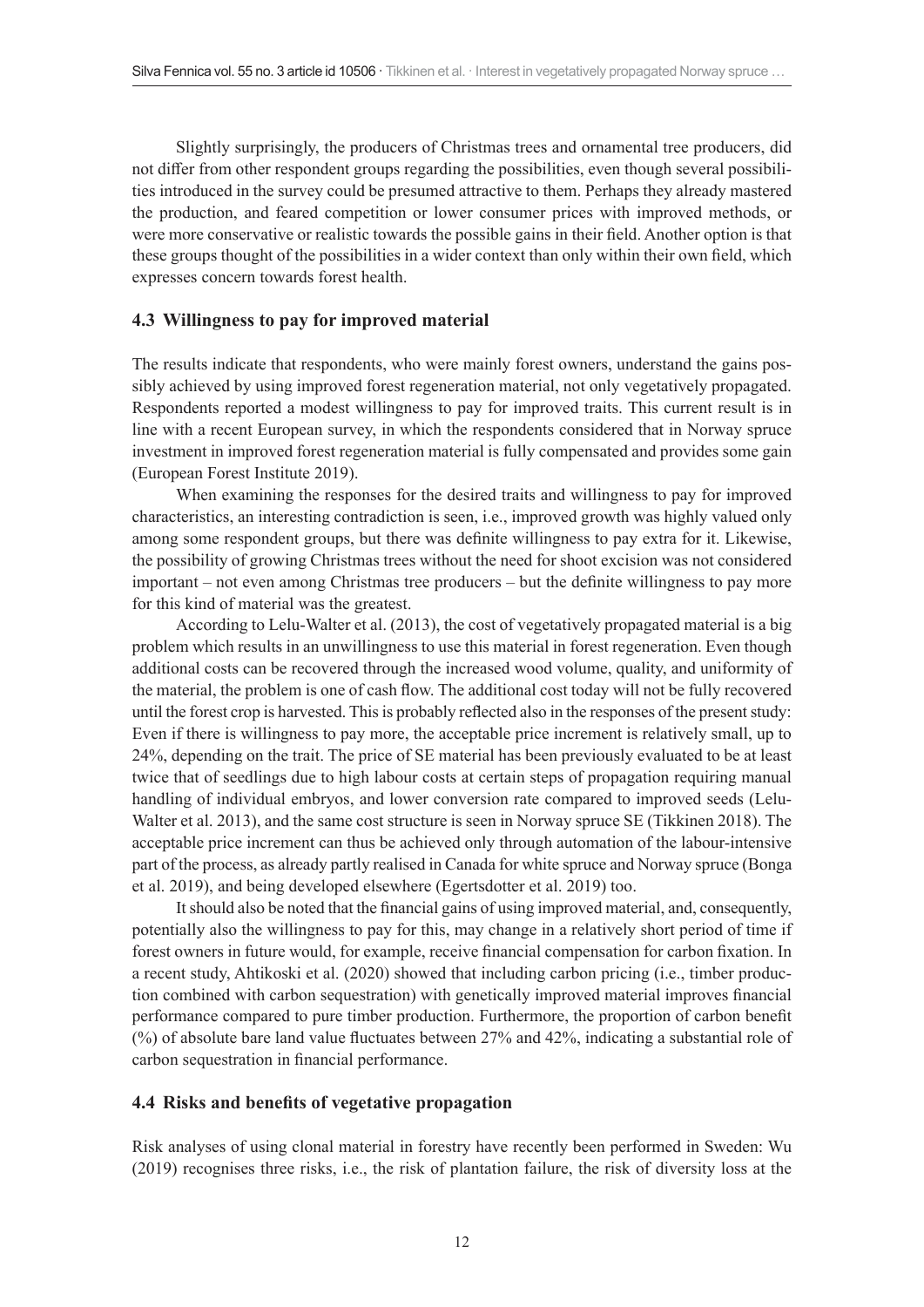forest and landscape levels, and the risk associated with the success rate of vegetative (or SE) propagation. Among the Finnish respondents in the present study, the risk related to the depletion of genetic diversity was considered the most severe, while the risk related to technology not being reliable on an industrial scale was considered smaller.

There are several theoretical models to assess risk and to determine the number of clones required to mitigate the risk of losing genetic diversity, as reviewed by Wu (2019). Several studies support that a 'safe' number of clones (unrelated) is between 5 and 30, and that the optimum level of diversity might be around 18 clones, with a minimum of around 6 (Burdon et al. 2003; Rosvall 2019a; Rosvall et al. 2019a). Compared with these recommendations, the current pilot propagations in Finland performed with 120 genotypes from 12 non-related families (Tikkinen et al. 2019) can be evaluated to mitigate the risk for loss of genetic diversity very well, and enables further selection based on traits of individual genotypes. In such a pilot propagation lot, a large cell-line propagation margin exists, allowing variation in the propagation success of cell lines, which was introduced as an operational guideline by Rosvall et al. (2019b).

In Europe, the marketing of forest reproductive material is regulated by Council Directive 1999/105/EC. This directive is implemented in Finland by the Act on Trade in Forest Reproductive Material (241/2002) and the Decree on Trade in Forest Reproductive Material (1055/2002). Finnish legislation regulates in which type of basic material and category of forest reproductive material vegetatively propagated material may be marketed. Depending on the type and category of basic material, Finnish legislation regulates the maximum amount of plants brought to market on a family or genotype level in category "qualified", and limits the minimum number of clones included in clonal mixtures as reviewed by Tikkinen and coworkers (2019). The national regulations within the EU differ, as, e.g., in Sweden, the regulations based on using vegetatively propagated material are tied to a maximum areal limit or percentage of landholding as reviewed by Rosvall and coworkers (2019a).

Bradshaw et al. (2019) elaborated on the ecological risks associated with SE of Norway spruce in light of the current natural population structure of the species. They recognised a loss of genetic diversity, a loss of adaptation of tree populations, and changes in other components of the ecosystem due to genetic changes of the dominant forest tree as the most likely sources of threats. Bradshaw et al. (2019) suggest that the naturally high phenotypic plasticity and relatively low genetic diversity in *Picea* reduces the importance of short-term clonal variation within central regions of the climatic range of the species. Greater genetic diversity and an increased clone number is however required at range limits where strong selective pressures are likely in the near future. In order to retain ecological benefits associated with natural forest areas, it is also recommended to confine clonal forestry techniques to existing intensively managed forest or former agricultural land. Other risk management strategies include diversifying silviculture to improve both the biological and recreational values of clonal plantations, as well as changing clonal mixtures through time as part of a managed breeding programme (Bradshaw et al. 2019).

The benefits of using improved forest regeneration material and vegetative propagation are beyond those included in this survey. In this survey, the possible benefits thought to be relevant to different groups of respondents were included with some constraints listed above. In a wider sense, the benefits include, e.g., the following scenario described by Rosvall and coworkers (2019a): Through the utilisation of vegetative propagation, forest growth may be significantly increased, which may result in focusing forest production on a smaller area, and therefore reducing the competition among different types of forest and land use.

Through the benefits highly valued by respondents, improving resilience and resistance against pests and pathogens, forest health may be sustained in the future. Additional benefits through these possibilities include the reduction of emissions and greenhouse gasses by the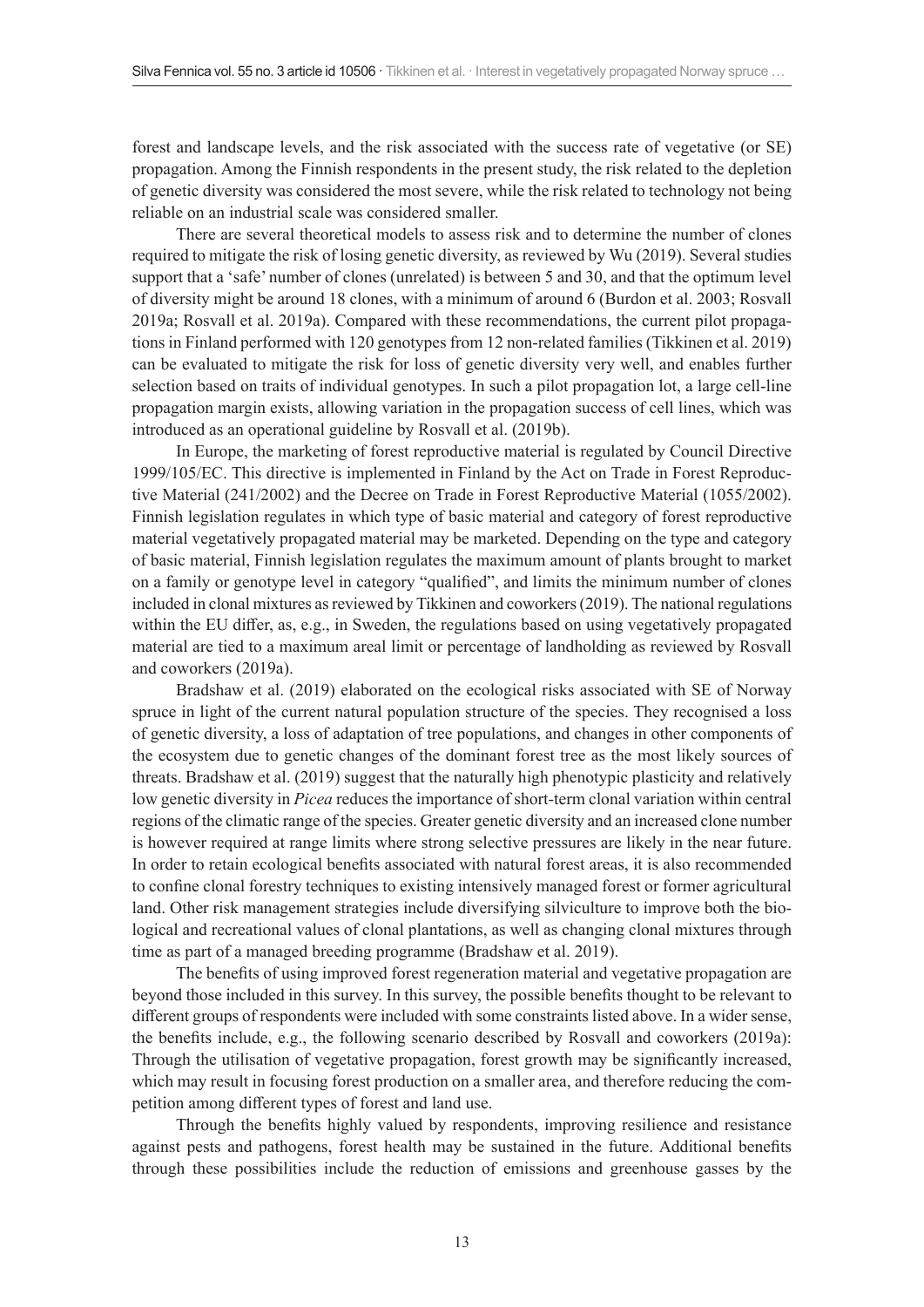reduced use of fertilizers, pesticides, and fungicides, as concluded by Lundmark et al. (2014). Additionally, respondents highly valued the possibility to secure a species gene pool from biotic and abiotic threats. One example of conserving a threatened species via vegetative propagation can be found in the American chestnut (*Castanea dentata* [Marshall] Borkh.) (Nelson et al. 2014). Significant improvements with conifers in wood quality growth and resistance against pests and diseases have been demonstrated possible and also achieved with several species as reviewed by Wu (2019). Through implementing the breeding results straight to forest regeneration and the intensive selection of traits and characteristics of the propagated population, vegetative propagation can be efficiently applied to adapt forests to the changing climate as concluded by Rosvall and coworkers (2019b).

Vegetative propagation through SE is applied for different coniferous species around the world. As recently reviewed by Wu (2019), radiata pine (*Pinus radiata* D. Don) is clonally propagated in New Zealand (2.5 to 5 million trees annually, up to 11 % of all reforestation materials) and Australia (approximately 20 million per year), the sold material being rooted shoot cuttings. In New Zealand, however, SE is used to produce organogenic cultures from which the shoots for rooting are taken (Moncalean et al. 2016). In the southeastern USA, around 2 % of loblolly pine (*Pinus taeda* L.) is sold as tested clonal varieties (Wu 2019). In Canada, JD Irving Limited produces forest regeneration material of white spruce (*Picea glauca* [Moench] Voss) and Norway spruce by SE, with increasing annual production numbers, the current annual SE propagation being 2.5 million (Andrew McCartney, pers.comm.). In Europe, vegetative propagation is used for Sitka spruce (*Picea sitchensis* [Bong.] Carrière) that is propagated as rooted cuttings in Scotland (8 million per year, 25% of Sitka spruce material) and in Ireland (3 million per year), the donor plants for cutting production in Ireland having been produced by SE (Thompson 2013; Wu 2019). In Sweden, SweTree Technologies is currently building a facility for Norway spruce SE propagation, aiming to annual production of 2 to 20 million plants (Magnus Hertzberg, pers.comm.) According to Wu (2019), genetic gains in growth and quality in the reported cases are clear, and also economic gains of using clonal material demonstrated e.g. in radiata and loblolly pine. Information on evolution of SE programmes is, however, often difficult to obtain due to intellectual property issues or business secrets.

### **4.5 Acceptability of vegetatively propagated materials**

Public acceptance towards vegetative propagation applied in forestry has been identified as a critical challenge in Europe, which needs to be adequately addressed (Lelu-Walter et al. 2013; Rosvall et al. 2019b). The current survey indicates that both positive and negative attitudes remain towards the adoption of vegetative propagation. Positive attitudes were linked to usefulness, easiness of use of the new technology and perceived utility for the forest owner or for the industry. It has also positive effect if relevant actors of the industry will adopt it. Negative attitudes arose if new technology was considered as difficult to use and too costly. Most of the respondents, which were mainly forest owners, accept a portion of forest regeneration material produced via vegetative propagation. From the respondents, 74% answered this question, and although the responses varied considerably, according to the respondents, roughly one third (response mean 36%, median 32%) of the annual reforestation material in Finland would be acceptable to be produced via vegetative propagation. However, it must be taken into account that the result does not represent the "general public", rather only forest owners and some affiliated groups.

Most of the positive respondents towards the technological adoption had been involved in forestry for more than 5 years. The most positive attitude was found in those with over 11 years of experience in forestry who did not consider adoption too costly for the industry. Those who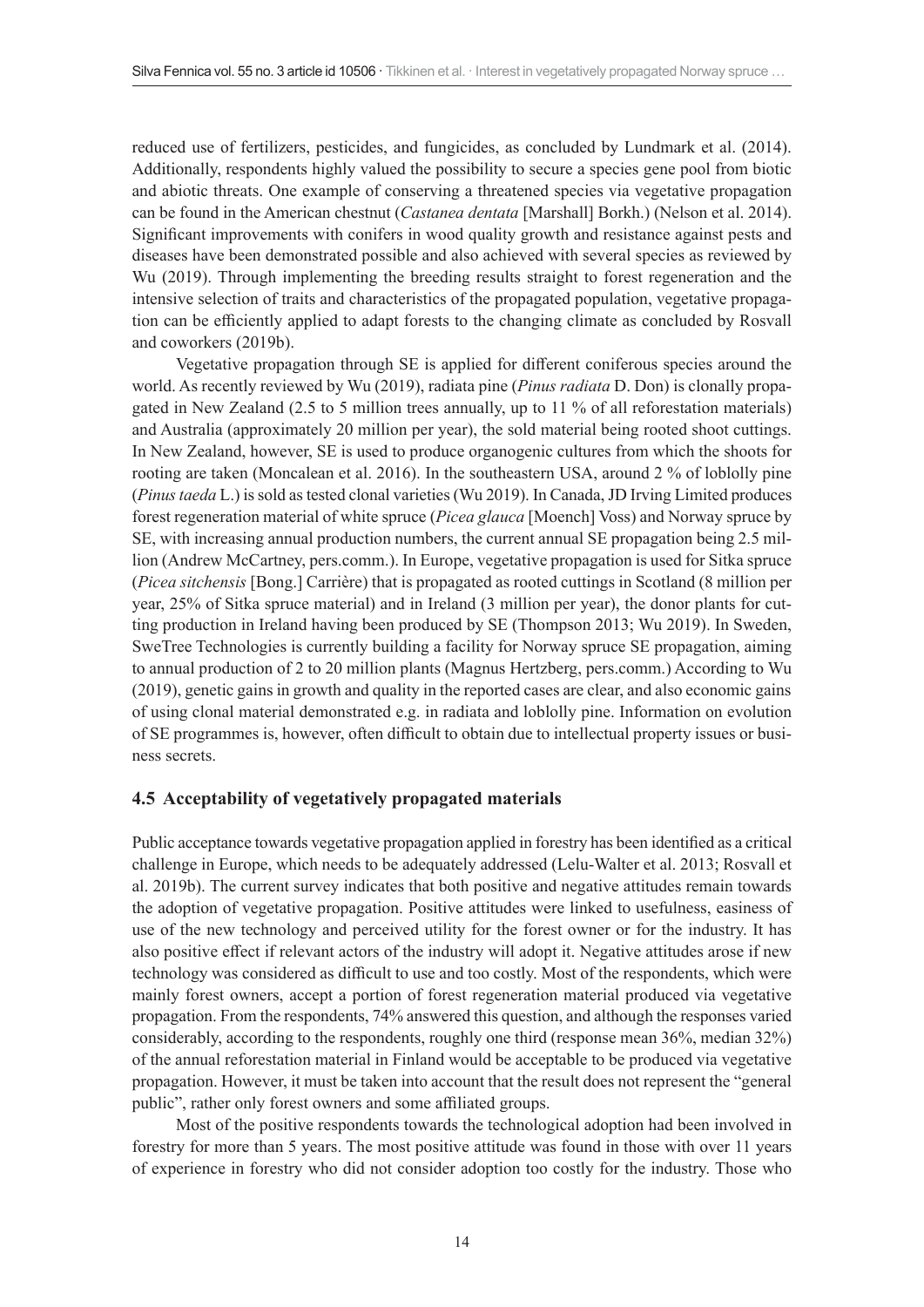already had at least some degree of previous experience about vegetative propagation also had a positive attitude towards adoption.

The results are encouraging, indicating that forest owners and some related sectors do not completely reject vegetative propagation, although some risks are involved. This lays a good foundation to ensure support in society and the political world to apply vegetative propagation through communication of the benefits and how the risks are managed (Mátyás 2000; Rosvall et al. 2019b).

### **4.6 Constraints**

When providing background information for the respondents to the survey, there is a risk of directing the attitudes of the respondents towards certain answers. This study attempted to plan the background information to the survey so that the respondents to the topic would be informed in a neutral manner, however the effect cannot be completely excluded. The targeting of the survey may also be criticised as the survey was disseminated via registered associations to their members, and only to forest owners whose estates areas were average-sized or larger. Targeting these forest owners may be justified, as there are hundreds of thousands of forest owners in Finland, and to save resources, the number of targeted respondents had to be limited somehow. The forest owners with average or large estates may be expected to be more accustomed to forest regeneration and silvicultural operations, but in such a large number of respondents, covering the whole of Finland, the group can be considered a representative sample of forest owners.

Since hypothetical valuation methods do not deal with real money, they are not incentivecompatible. Different instruments have been developed to mitigate any hypothetical bias (Carson 2000). A payment vehicle format was applied that allowed the expression of uncertainty during the valuation task and this is one method to mitigate any hypothetical bias. Vossler et al. (2003) presented findings that the proportion of willingness to pay question to ''Definitely would pay'' and ''Probably would pay'' responses are good predictors of actual contributions for a good. Accordingly, in this study we explored hypothetical, but familiar private good, i.e., a plant that included improved traits of desired properties of vegetative propagation, meaning that the product itself was familiar to the respondents.

Regarding the questions asked, a question related to "willingness to pay for improved pest resistance in forest regeneration material" was unfortunately not asked. What makes this even more unfortunate, is that this was one of the most valued traits among respondents.

#### **4.7 Conclusions and prospects**

The present study indicates that, the respondent's perceptions do not hinder the application of vegetative propagation in forest regeneration, although more communication is needed to increase awareness. In this survey, interest was indicated towards the possible gain from vegetative propagation, along with some concerns and risks. The respondents valued some traits which could be implemented through tree breeding, e.g., genetic improvement, and reported some willingness to pay for these improved traits. However, the survey does not concern the general public, but mainly forest owners and few selected sectors (some of which were by-products from forest owners due to multiple roles), and the attitudes and perceptions of the general public need to be investigated and addressed. The current novel study provides valuable background for communicating the benefits and risks of vegetative propagation in forest regeneration to a wider audience.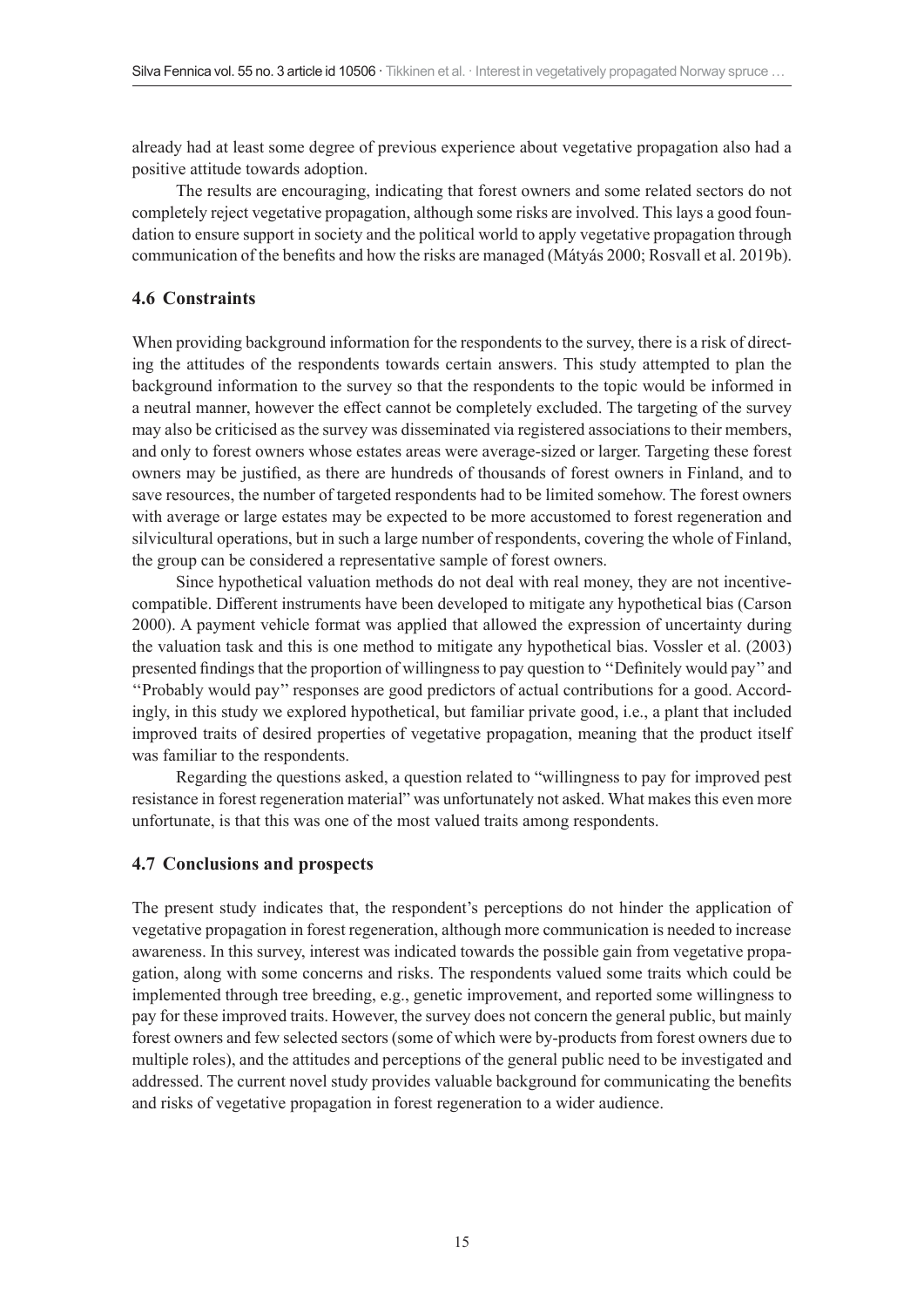# **Authors' contributions**

Mikko Tikkinen had the main responsibility in writing the manuscript and dissemination of the survey to respondents, participated in developing the questions and survey forms.

Terhi Latvala had the main responsibility in technical realization of the survey forms and carrying out the statistical analysis and participated in writing the manuscript.

Tuija Aronen had the main responsibility in planning the question asked in the survey and participated in writing the manuscript.

# **Acknowledgements**

The authors would like to thank Janne Artell, Teijo Nikkanen, Saila Varis for their expertise during planning the survey.

# **Funding**

This research was funded by European Regional Development Fund, South Savo Regional Council, Savonlinna Business Services Ltd. and Savonlinna municipality for funding this research (Grant number A73586) and Project MULTIFOREVER supported under the umbrella of ERA-NET cofund Forest Value by ANR (FR), FNR (DE), MINCyT (AR), MINECO-AEI (ES), MMM (FI) and VINNOVA (SE). Forest value has received funding from the European Union's Horizon 2020 research and innovation program, under agreement Nº 773324.

# **Supplementary files**

S1.pdf; English translation of a short explanatory text (original text in Finnish) about vegetative propagation and its effect on genetic diversity provided for respondents in the beginning of the survey, available at [https://doi.org/10.14214/sf.10506.](https://doi.org/10.14214/sf.10506)

# **References**

- Ahtikoski A, Ahtikoski R, Haapanen M, Hynynen J, Kärkkäinen K (2020) Economic performance of genetically improved reforestation material in joint production of timber and carbon sequestration: a case study from Finland. Forests 11, article id 847. <https://doi.org/10.3390/f11080847>.
- Ajzen I (1991) The theory of planned behavior. Organ Behav Hum Dec 50: 179–211. [https://doi.](https://doi.org/10.1016/0749-5978(91)90020-T) [org/10.1016/0749-5978\(91\)90020-T](https://doi.org/10.1016/0749-5978(91)90020-T).
- Aronen T (2011a) Kasvullisen lisäyksen mahdollisuudet havupuiden taimituotannossa. [Prospects of vegetative propagation for production of coniferous plant material]. Metsätieteen aikakauskirja 1/2011: 53–59. <https://doi.org/10.14214/ma.5933>.
- Aronen T (2011b) Erikoismuotojen lisäysmenetelmät. [Propagation methods of special forms]. In: Nikkanen T, Velling P (eds) Metsäpuiden erikoismuodot – koristepuita viherrakentamiseen. Metsäkustannus Oy, Helsinki, pp 92–117.
- Aronen T (2015) Kuusen solukkolisäyksen mahdollisuudet joulupuiden tuotannossa. [Prospects of producing Christmas trees via Norway spruce somatic embryogenesis]. Joulupuusanomat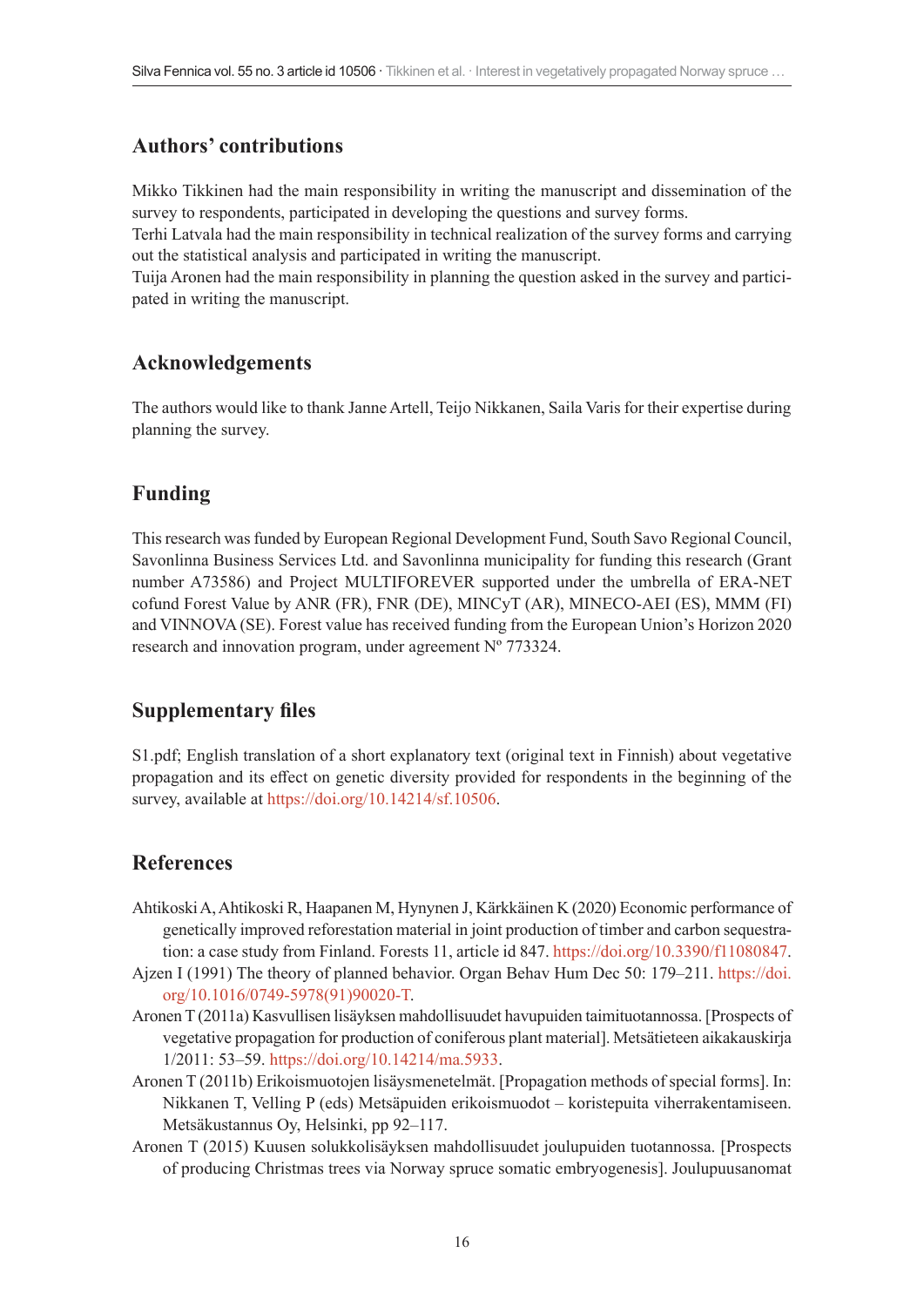$2: 4 - 7.$ 

- Bonga J, Park Y-S, Ding C (2019) What technical improvements are needed to achieve industrial application of conifer somatic embryogenesis? In: Bonga JM, Park YS, Trontin JF (eds) Proceedings of the 5th international Conference "Clonal Trees in the Bioeconomy Age: Opportunities and Challenges". IUFRO Unit 2.09.02, pp 166–172.
- Börjesson P, Hansson J, Berndes G (2017) Future demand for forest-based biomass for energy purposes in Sweden. Forest Ecol and Manag 383: 17–26. [https://doi.org/10.1016/j.](https://doi.org/10.1016/j.foreco.2016.09.018) [foreco.2016.09.018.](https://doi.org/10.1016/j.foreco.2016.09.018)
- Burdon RD, Aimers-Halliday YJ (2003) Risk management for clonal forestry with *Pinus radiate* – Analysis and review 1: strategic issues and risk spread. New Zeal J For Sci 33: 156–180.
- Bradshaw RHW, Ingvarsson PK, Rosvall O (2019) The ecological consequences of using clones in forestry. Scand J For Res 34: 380–389. [https://doi.org/10.1080/02827581.2018.1557246.](https://doi.org/10.1080/02827581.2018.1557246)
- Carson RT (2000) Contingent valuation: a user's guide. Environ Sci Technol 34: 1413–1418. [https://doi.org/10.1021/es990728j.](https://doi.org/10.1021/es990728j)
- Chalupa V (1985) Somatic embryogenesis and plantlet regeneration from cultured immature and mature embryos of *Picea abies* (L.) Karst. Commun Inst Forest Cech 14: 57–63.
- Davis FD (1989) Perceived ease of use, and user acceptance of information technology. MIS Quart 13: 319–340. <https://doi.org/10.2307/249008>.
- Díaz-Sala C (2016) Physiological, cellular, molecular and genomic analysis of the effect of maturation on propagation capacity. In: Park Y-S, Bonga JM, Moon H-K (eds) Vegetative propagation of forest trees. Korea Forest Research Institute, Seoul, pp 75–96.
- Egertsdotter U (2019) Plant physiological and genetical aspects of the somatic embryogenesis process in conifers. Scand J For Res 34: 360–369. [https://doi.org/10.1080/02827581.2018.1](https://doi.org/10.1080/02827581.2018.1441433) [441433.](https://doi.org/10.1080/02827581.2018.1441433)
- Egertsdotter U, Iftikhar A, Clapham D (2019) Automation and scale up of somatic embryogenesis for commercial plant production, with emphasis on conifers. Front Plant Sci 10, article id 109. <https://doi.org/10.3389/fpls.2019.00109>.
- European Forest Institute (2019) <https://efi.int/articles/take-b4est-tree-breeding-survey>. Accessed 4 December 2020.
- Haab TC, McConnell KE (2002) Valuing environmental and natural resources: the econometrics of non-market valuation. Edward Elgar Publishing, Northampton. [https://doi.](https://doi.org/10.4337/9781843765431) [org/10.4337/9781843765431.](https://doi.org/10.4337/9781843765431)
- Haapanen M (2020) Performance of genetically improved Norway spruce in one-third rotationaged progeny trials in southern Finland. Scand J For Res 35: 221–226. [https://doi.org/10.10](https://doi.org/10.1080/02827581.2020.1776763) [80/02827581.2020.1776763.](https://doi.org/10.1080/02827581.2020.1776763)
- Haapanen M, Mikola J (2008) Metsänjalostus 2050 pitkän aikavälin metsänjalostusohjelma. [Forest tree breeding 2050 – long term breeding plan]. Working Papers of the Finnish Forest Research Institute 71. <http://urn.fi/URN:ISBN:978-951-40-2048-1>.
- Haapanen M, Leinonen H, Leinonen K (2017) Männyn ja kuusen siemenviljelyssiemenen taimitarhakäytön kehitys 2006–2016: alueellinen tarkastelu. [Usage of improved Norway spruce and Scotch pine seed in nurseries 2006–2016: regional analysis]. Metsätieteen aikakauskirja, article id 7716. <https://doi.org/10.14214/ma.7716>.
- Hakman I, Fowke LC, von Arnold S, Eriksson T (1985) The development of somatic embryos in tissue cultures initiated from immature embryos of *Picea abies* (Norway spruce). Plant Sci 38: 53–59. [https://doi.org/10.1016/0168-9452\(85\)90079-2](https://doi.org/10.1016/0168-9452(85)90079-2).
- Högberg K-A, Ekberg I, Norell L, von Arnold S (1998) Integration of somatic embryogenesis in a tree breeding programme: a case study with *Picea abies*. Can J For Res 28: 1536–1545. [https://doi.org/10.1139/x98-137.](https://doi.org/10.1139/x98-137)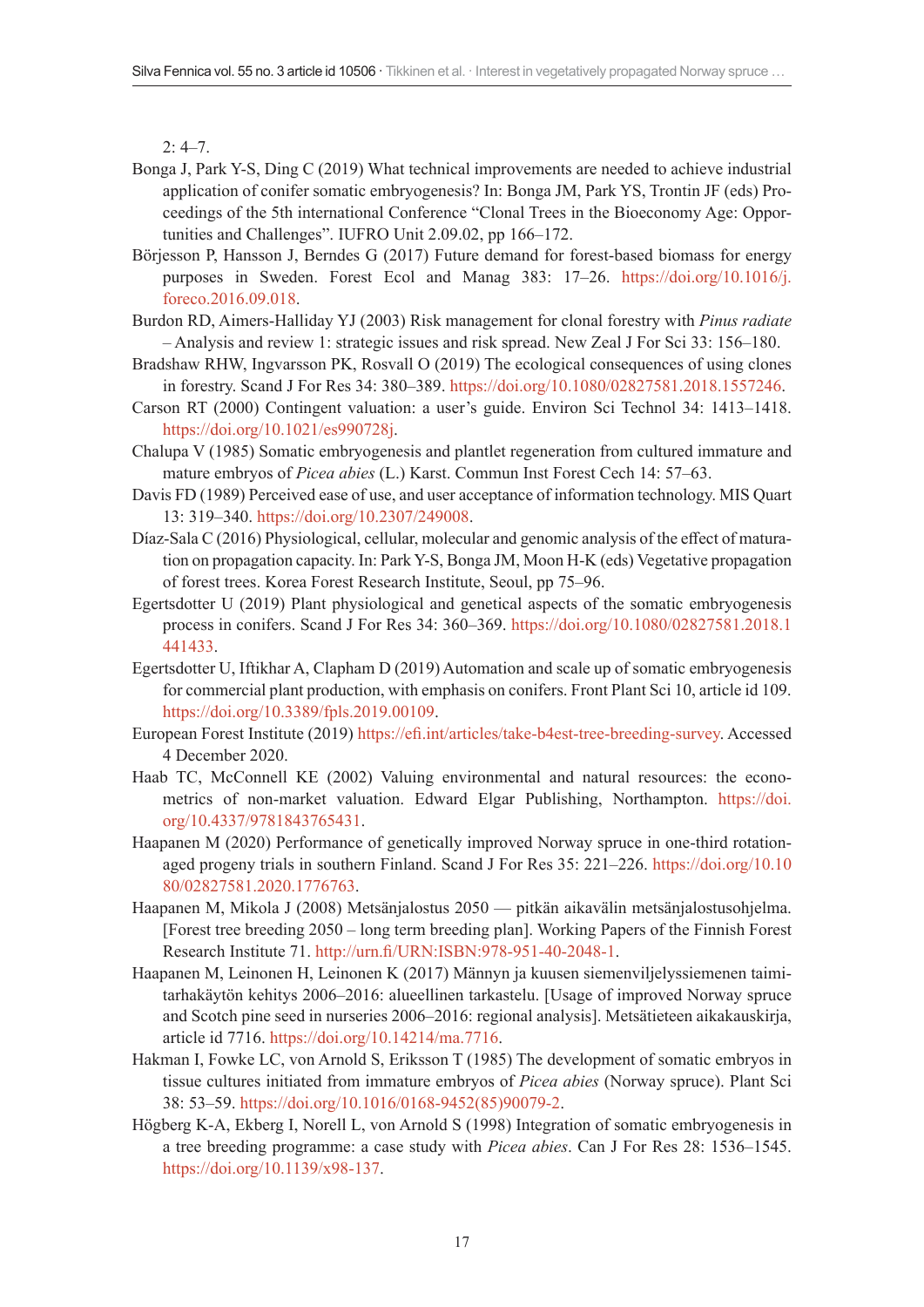- Ingvarsson PK, Dahlberg H (2019) The effects of clonal forestry on genetic diversity in wild and domesticated stands of forest trees. Scand J For Res 34: 370–379. [https://doi.org/10.1080/0](https://doi.org/10.1080/02827581.2018.1469665) [2827581.2018.1469665](https://doi.org/10.1080/02827581.2018.1469665).
- Jansson G, Danusevičius D, Grotehusman H, Kowalczyck J, Krajmerova D, Skrøppa T, Wolf H (2013) Norway Spruce (*Picea abies* (L.) H. Karst.). In: Paques LE (ed) Forest Tree Breeding in Europe: Current State-of-the-Art and Perspectives. Manag For Ecosyst 25. Springer, Dordrecht, Heidelberg, New York, London, pp 123–176. [https://doi.org/10.1007/978-94-007-6146-9\\_3](https://doi.org/10.1007/978-94-007-6146-9_3).
- Jansson G, Kehlet Hansen J, Haapanen M, Kvaalen H, Steffenrem A (2017) The genetic and economic gains from forest tree breeding programmes in Scandinavia and Finland. Scand J For Res 32: 273–286. [https://doi.org/10.1080/02827581.2016.1242770.](https://doi.org/10.1080/02827581.2016.1242770)

Joulupuuseura (2020) <https://joulupuuseura.fi/joulupuuseura-2/>. Accessed 27 November 2020.

- Lelu-Walter M-A, Thompson D, Harvengt L, Sanchez L, Toribio M, Pâques LE (2013) Somatic embryogenesis in forestry with a focus on Europe: state-of-the-art, benefits, challenges and future direction. Tree Genet Genomes 9: 883–899.<https://doi.org/10.1007/s11295-013-0620-1>.
- Lundmark T, Bergh J, Hofer P, Lundström A, Nordin A, Poudel BC, Sathre R, Taverna R, Werner F (2014) Potential roles of Swedish forestry in the context of climate change mitigation. Forests 5: 557–578.<https://doi.org/10.3390/f5040557>.
- Mátyás C (2000) Forest genetics and sustainability. Springer, Dordrecht. [https://doi.org/10.1007/978-](https://doi.org/10.1007/978-94-017-1576-8) [94-017-1576-8.](https://doi.org/10.1007/978-94-017-1576-8)
- Moncalean P, Montalban IA, Garcia-mendiguren O, Reeves C, Hargreaves C (2016) Optimization of somatic embryogenesis of *Pinus radiata* for production forestry. In: Park Y-S, Bonga JM, Moon H-K (eds) Vegetative propagation of forest trees. National Institute of Forest Science (NIFoS), Seoul, Korea, pp 607–622.
- Nagmani R, Bonga JM (1985) Embryogenesis in subcultured callus of *Larix decidua*. Can J For Res 15: 1088–1091. [https://doi.org/10.1139/x85-177.](https://doi.org/10.1139/x85-177)
- Napola M-L (2010) Kevätfenologia osoittautunut entistä tärkeämmäksi kuusen jalostuksessa. Taimiuutiset 13: 9–12. <http://urn.fi/URN:NBN:fi-metla-201211066713>.
- Naspetti S, Mandolesi S, Buysse J, Latvala T, Nicholas P, Padel S, Van Loo E, Zanoli R (2017) Determinants of the acceptance of sustainable production strategies among dairy farmers: development and testing of a modified technology acceptance model. Sustainability 9, article id 1805. [https://doi.org/10.3390/su9101805.](https://doi.org/10.3390/su9101805)
- Nelson CD, Powell WA, Merkle SA, Carlson JE, Hebard FV, Islam-Faridi N, Staton ME, Georgi L (2014) Chestnut. In: Ramawat K, Merillon JM, Ahuja MR (eds) Tree Biotechnology, Chapter: 1. CRC Press, Boca Raton, pp 3–35. <https://doi.org/10.1201/b16714>.
- Nemesio-Gorriz M, Hammerbacher A, Ihrmark K, Källman T, Olson Å, Lascoux M, Stenlid J, Gershenzon J, Elfstrand M (2016) Different alleles of a gene encoding leucoanthocyanidin reductase (PaLAR3) influence resistance against the fungus *Heterobasidion parviporum* in *Picea abies*. Plant Physiol 171: 2671–2681. <https://doi.org/10.1104/pp.16.00685>.
- Nikkanen T, Aronen T, Lehtonen J (2011) Jalostuksella uusia koristelajikkeita. In: Nikkanen T, Velling P (eds) Metsäpuiden erikoismuodot – koristepuita viherrakentamiseen. Metsäkustannus Oy, Helsinki, pp 132–145.
- Nikkanen T, Heiska S, Aronen T (2013) New ornamental conifers for harsh northern conditions through cutting propagation of special forms of Norway spruce. In: Park YS, Bonga JM (eds) Proceedings of the IUFRO Working Party 2.09.02 conference on "Integrating vegetative propagation, biotechnologies and genetic improvement for tree production and sustainable forest management", June 25–28, 2012, Brno, Czech Republic, pp 98–109.
- Pop J, Lakner Z, Harangi-Rákosa M, Fáric M (2014) The effect of bioenergy expansion: food, energy, and environment. Renewable Sustainable Energy Rev 32: 559–579. [https://doi.](https://doi.org/10.1016/j.rser.2014.01.056)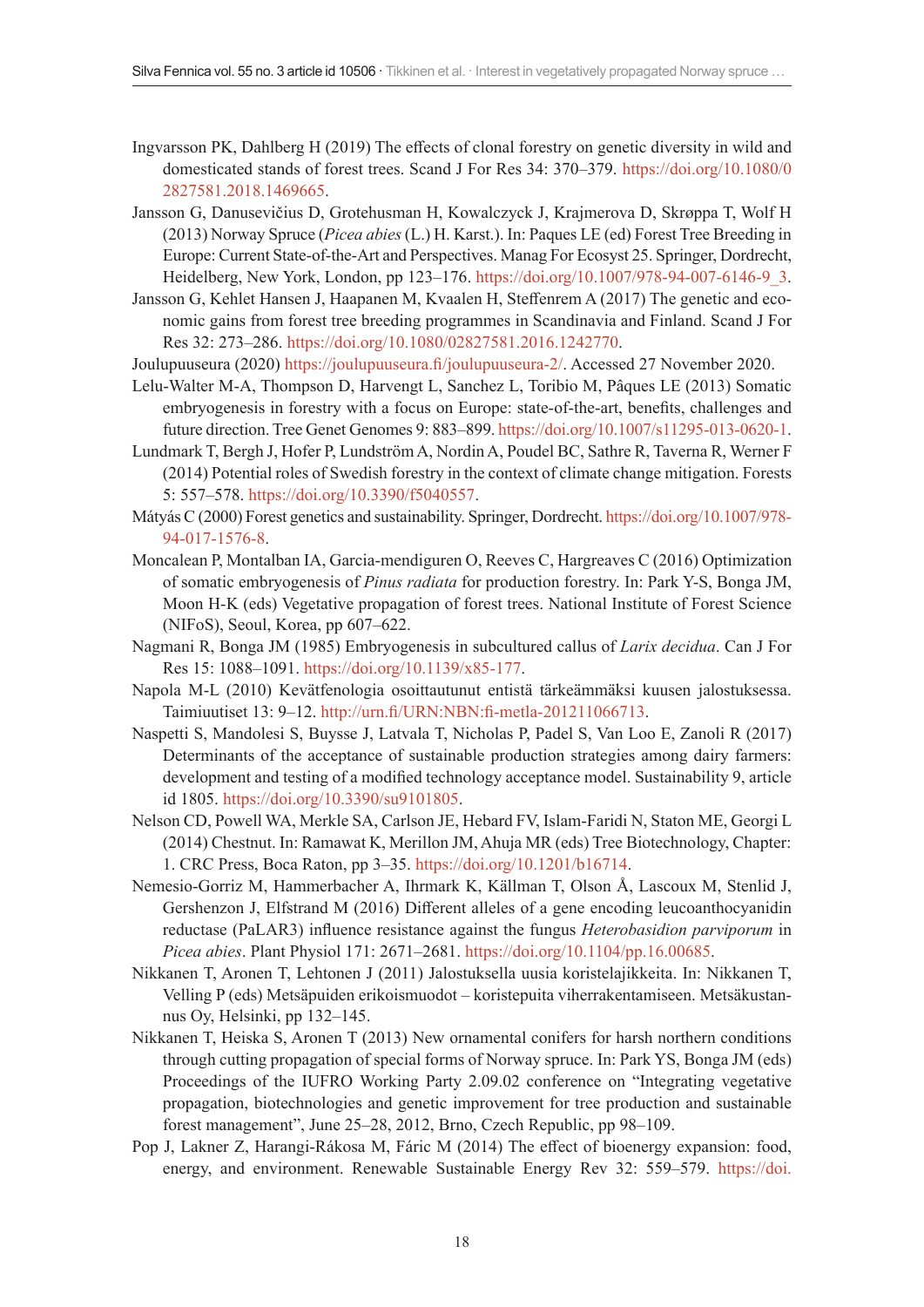[org/10.1016/j.rser.2014.01.056.](https://doi.org/10.1016/j.rser.2014.01.056)

- Puentes A, Högberg K-A, Björklund N, Nordlander G (2018) Novel avenues for plant protection: plant propagation by somatic embryogenesis enhances resistance to insect feeding. Front Plant Sci 9, article id 1553. [https://doi.org/10.3389/fpls.2018.01553.](https://doi.org/10.3389/fpls.2018.01553)
- Rosvall O (2019a) Using Norway spruce clones in Swedish forestry: general overview and concepts. Scand J For Res 34: 336–341. <https://doi.org/10.1080/02827581.2019.1614659>.
- Rosvall O (2019b) Using Norway spruce clones in Swedish forestry: Swedish forest conditions, tree breeding program and experiences with clones in field trials. Scand J For Res 34: 342–351. [https://doi.org/10.1080/02827581.2018.1562566.](https://doi.org/10.1080/02827581.2018.1562566)
- Rosvall O, Bradshaw RHW, Egertsdotter U, Ingvarsson PK, Wu H (2019a) Using Norway spruce clones in Swedish forestry: introduction. Scand J For Res 34: 333–335. [https://doi.org/10.10](https://doi.org/10.1080/02827581.2018.1562565) [80/02827581.2018.1562565.](https://doi.org/10.1080/02827581.2018.1562565)
- Rosvall O, Bradshaw RHW, Egertsdotter U, Ingvarsson PK, Mullin TJ, Wu H (2019b) Using Norway spruce clones in Swedish forestry: implications of clones for management. Scand J For Res 34: 390–404. [https://doi.org/10.1080/02827581.2019.1590631.](https://doi.org/10.1080/02827581.2019.1590631)
- Ruotsalainen S (2014) Increased forest production through forest tree breeding. Scand J For Res 29: 333–344. [https://doi.org/10.1080/02827581.2014.926100.](https://doi.org/10.1080/02827581.2014.926100)
- Taylor S, Todd P (1995) Assessing IT usage: the role of prior experience. MIS Quart 19: 561–570. [https://doi.org/10.2307/249633.](https://doi.org/10.2307/249633)
- Thompson D (2013) Development of improved Sitka spruce for Ireland. Irish For 70: 104–118.
- Tikkinen M (2018) Improved propagation efficiency in a laboratory–nursery interface for somatic embryogenesis in Norway spruce. Diss For 265. <https://doi.org/10.14214/df.265>.
- Tikkinen M, Varis S, Välimäki S, Nikkanen T, Aronen T (2019) Somatic embryogenesis of Norway spruce in Finland – seven years from start to first commercial pilots. In: Bonga JM, Park YS, Trontin JF (eds) Proceedings of the 5th international Conference "Clonal Trees in the Bioeconomy Age: Opportunities and Challenges". IUFRO Unit 2.09.02, pp 166–172.
- Turnbull BW (1976) The empirical distribution function with arbitrary, grouped, censored and truncated data. J R Stat Soc 38: 209–295.<https://doi.org/10.1111/j.2517-6161.1976.tb01597.x>.
- Välimäki S, Paavilainen L, Tikkinen M, Salonen F, Varis D, Aronen T (2020) Production of Norway spruce embryos in a temporary immersion system (TIS). In Vitro Cell Dev Biol Plant 56: 430–439. <https://doi.org/10.1007/s11627-020-10068-x>.
- Varis S (2018) Norway Spruce *Picea abies* (L.) Karst. In: Jain SM, Gupta P (eds) Step Wise Protocols for Somatic Embryogenesis of Important Woody Plants, Volume 1, second edition, For Sci 84. Springer International Publishing AG, Cham, Switzerland, pp 255–267. [https://doi.](https://doi.org/10.1007/978-3-319-89483-6_19) [org/10.1007/978-3-319-89483-6\\_19.](https://doi.org/10.1007/978-3-319-89483-6_19)
- Varis S, Heiska S, Aronen T (2014) Kuusen solukkolisäys. [Somatic embryogenesis of Norway spruce]. Working Papers of the Finnish Forest Research Institute 310. [http://urn.fi/](http://urn.fi/URN:ISBN:978-951-40-2500-6) [URN:ISBN:978-951-40-2500-6](http://urn.fi/URN:ISBN:978-951-40-2500-6).
- Varis S, Ahola S, Jaakola L, Aronen T (2017) Reliable and practical methods for cryopreservation of embryogenic cultures and cold storage of somatic embryos of Norway spruce. Cryobiology 76: 8–17.<https://doi.org/10.1016/j.cryobiol.2017.05.004>.
- Varis S, Klimaszewska K, Aronen T (2018) Somatic embryogenesis and plant regeneration from primordial shoot explants of *Picea abies* (L.) H. Karst. somatic trees. Front Plant Sci 9, article id 1551. [https://doi.org/10.3389/fpls.2018.01551.](https://doi.org/10.3389/fpls.2018.01551)
- Venkatesh V, Davis FD (1996) A model of the antecedents of perceived ease of use: development and test\*. Decision Sci 27: 451–481. [https://doi.org/10.1111/j.1540-5915.1996.tb00860.x.](https://doi.org/10.1111/j.1540-5915.1996.tb00860.x)
- Vossler C, Ethier R, Poe G, Welsh M (2003) Payment certainty in discrete choice contingent valuation responses: results from a field validity test. South Econ J 69: 886–902. [https://doi.](https://doi.org/10.2307/1061656)